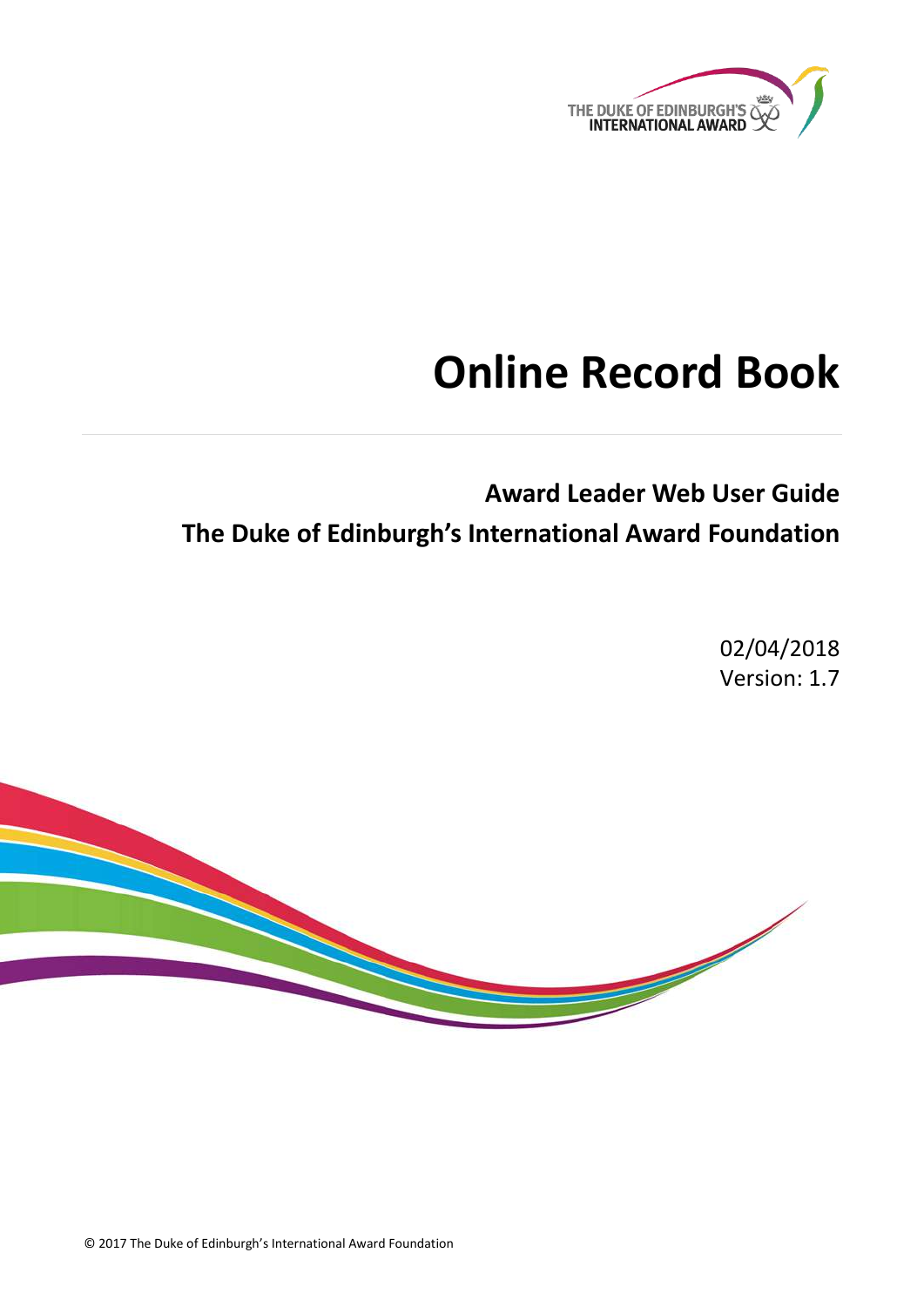

### <span id="page-1-0"></span>Version control

| Version | Date       | Author         | <b>Notes</b>           |
|---------|------------|----------------|------------------------|
| 1.0     | 04/05/2016 | Daniela Pozzi  | <b>First Version</b>   |
| 1.2     | 20/06/2017 | Daniela Pozzi  | <b>Content Updates</b> |
| 1.3     | 08/08/2017 | Daniela Pozzi  | <b>Content Updates</b> |
| 1.4     | 25/08/2017 | Daniela Pozzi  | <b>Content Updates</b> |
| 1.5.1   | 07/12/2017 | Marisa English | <b>Content Updates</b> |
| 1.6     | 31/01/2018 | Marisa English | <b>Content Updates</b> |
| 1.7     | 02/04/2018 | Marisa English | <b>Content Updates</b> |

*Summary of the changes:*

*V1.2: Screenshot updates to reflect the system; Adventurous Journey and Adventurous Journey Template deletion instructions inserted, guidance about password change, guidance about adding new contacts, ORB User guides explanation inserted.*

*V1.3: Screenshot updates to reflect the system; Explanation on how to add, delete and restore multiple activities on behalf of the participant; instructions on how to set multiple coordinators.*

*V1.4: Screenshot updates to reflect the system; explanation on how to export a list of participants; instructions on how to download a participant's Award Summary report.*

*V1.5: Screenshot updates to reflect the system; updated information on registering within an Operating Authority; instructions on how to update trainings and add history records inserted; guidance on resending parental approval email; amending participant start date at registration; instructions on selecting participants for an Adventurous Journey event; instructions on adding files to an Adventurous Journey Event; User Guides and FAQ*

*V1.6: Screenshot updates to reflect the system; updated information on Adventurous Journey names;* 

*V1.7: Screenshot updates to reflect the system*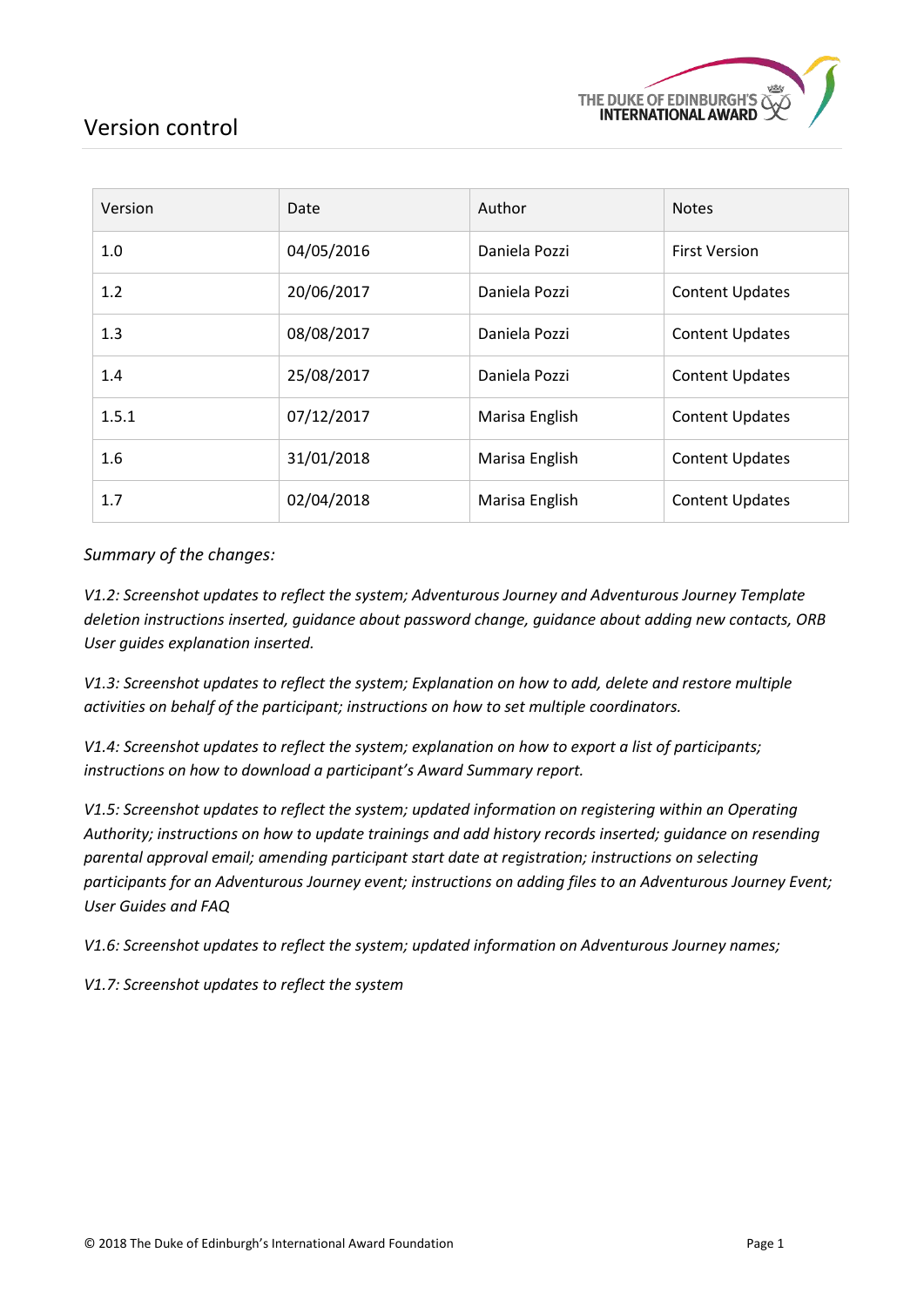

## <span id="page-2-0"></span>Contents

| 1.        |  |
|-----------|--|
| 2.        |  |
| 3.        |  |
|           |  |
|           |  |
|           |  |
| $\bullet$ |  |
|           |  |
|           |  |
| $\bullet$ |  |
|           |  |
| ٠         |  |
|           |  |
|           |  |
|           |  |
|           |  |
|           |  |
| ٠         |  |
| ٠         |  |
| ٠         |  |
|           |  |
| ٠         |  |
| ٠         |  |
|           |  |
|           |  |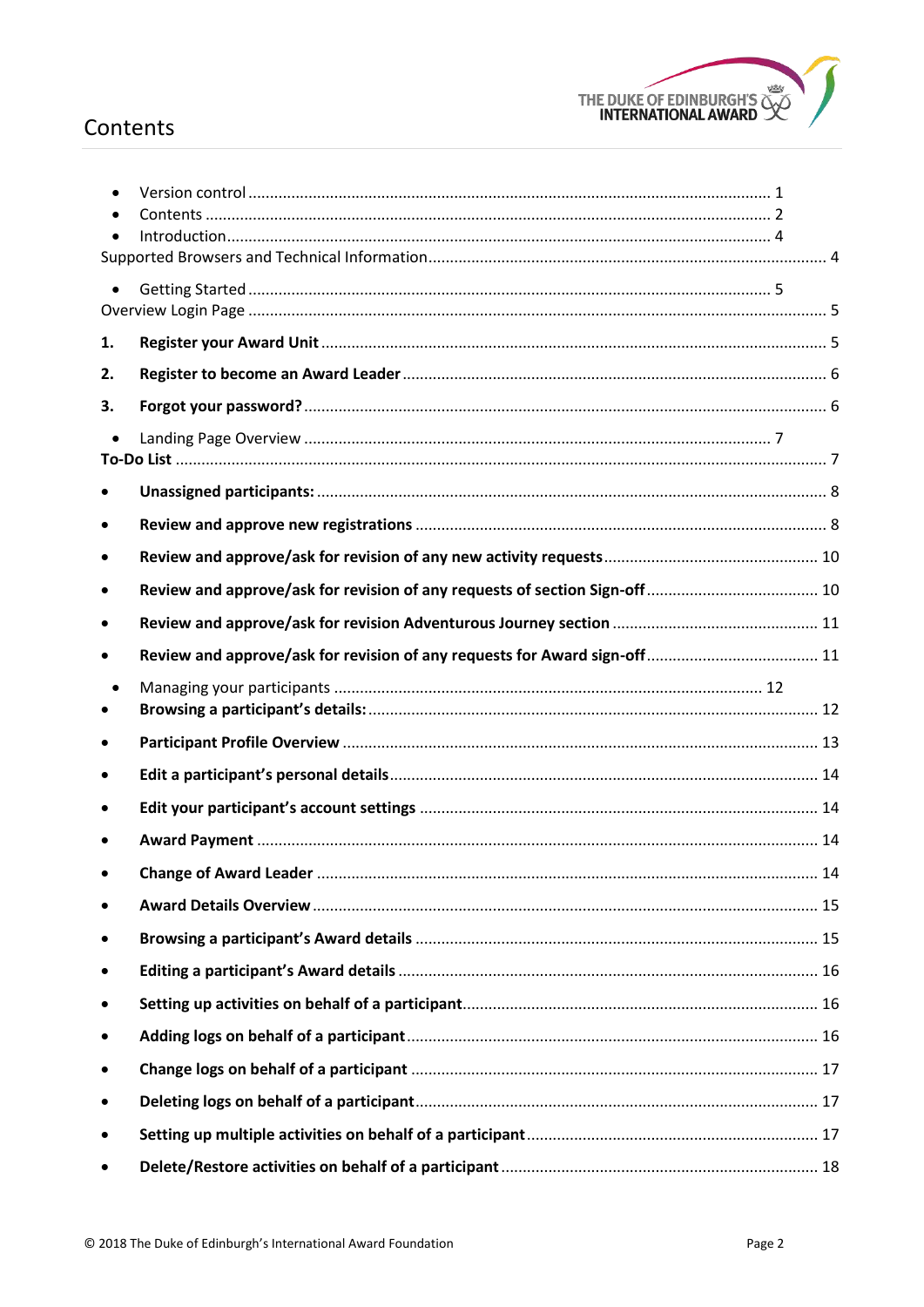| $\bullet$              | THE DUKE OF EDINBURGH'S<br>MTERNATIONAL AWARD | 19 |
|------------------------|-----------------------------------------------|----|
| $\bullet$              |                                               |    |
| $\bullet$              |                                               |    |
| $\bullet$              |                                               |    |
| $\bullet$              |                                               |    |
| $\bullet$<br>$\bullet$ |                                               |    |
| $\bullet$              |                                               |    |
| $\bullet$              |                                               |    |
| $\bullet$              |                                               |    |
| $\bullet$              |                                               |    |
| $\bullet$              |                                               |    |
| $\bullet$<br>$\bullet$ |                                               |    |
| $\bullet$              |                                               |    |
| $\bullet$              |                                               |    |
|                        |                                               |    |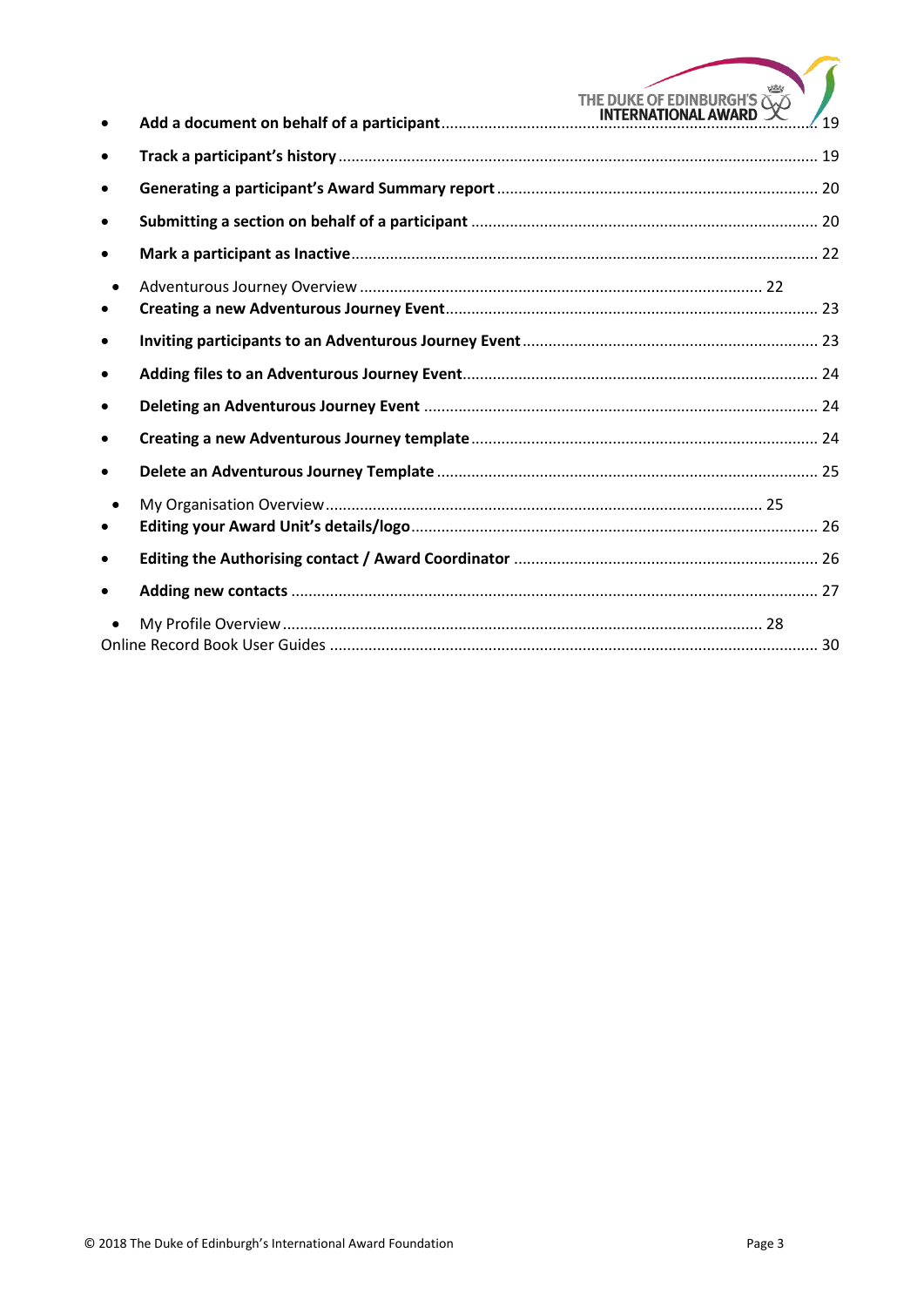### <span id="page-4-0"></span>Introduction



The Online Record Book (ORB) is a web platform that allows participants to record their activities and submit their awards, and also allows Award Leaders to monitor participants' progress and approve submitted Awards.

This document has been written for Award Leaders who are participating to the Duke of Edinburgh's International Award programme. It provides detailed, step-by-step guidance on how to use the new Online Record Book web interface.

The Online Record Book can be accessed vi[a https://www.onlinerecordbook.org/](https://www.onlinerecordbook.org/)

### <span id="page-4-1"></span>Supported Browsers and Technical Information

The ORB can be accessed using the latest versions of the following browsers:

- Google Chrome
- Safari
- Firefox
- Microsoft Explorer
- Edge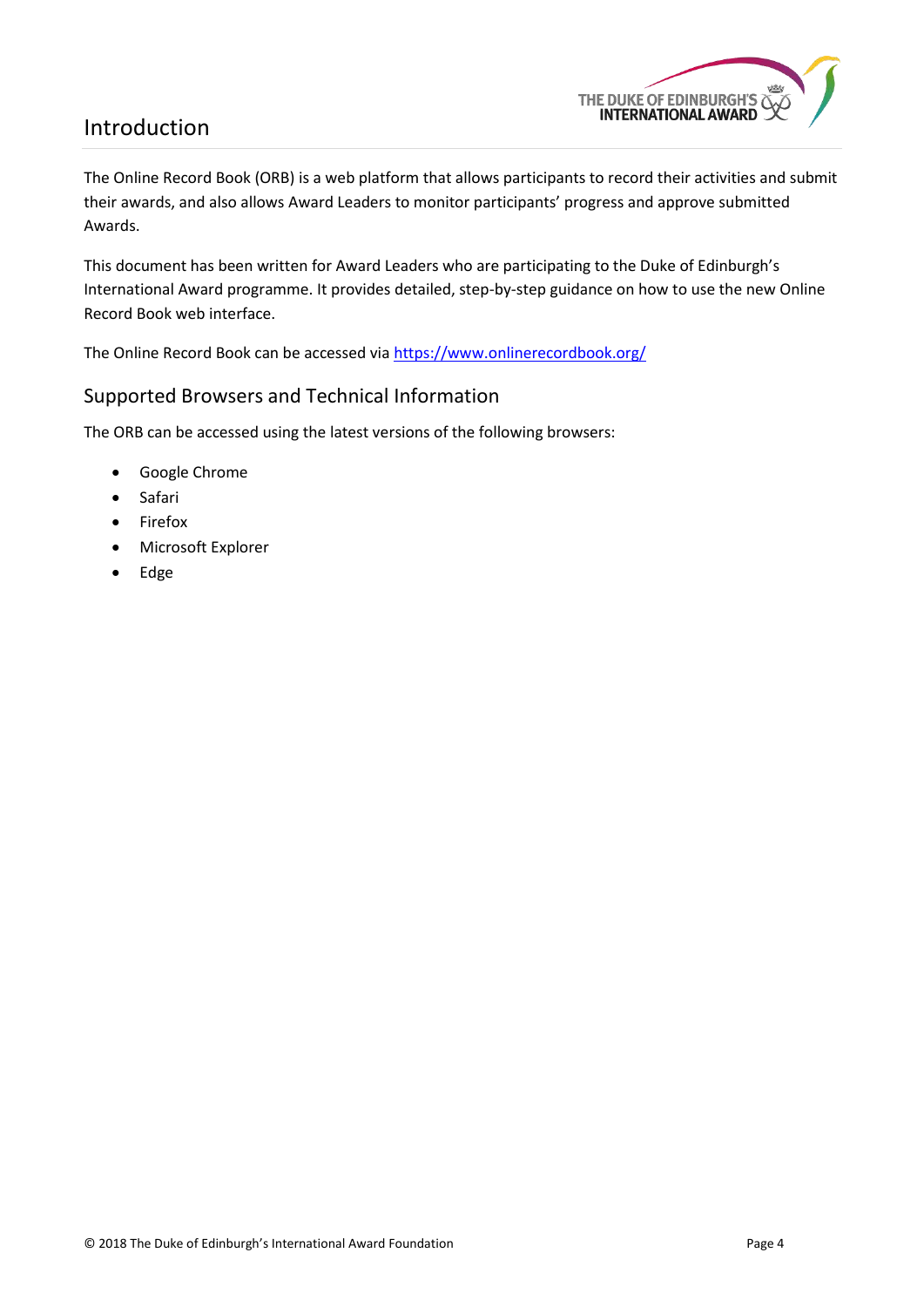

## <span id="page-5-0"></span>Getting Started

### <span id="page-5-1"></span>Overview Login Page

|                         | THE DUKE OF EDINBURGH'S                                                                                                                                        |                                                                                                                        | ORB<br>language<br>English<br>selection                                                       |                                                       |
|-------------------------|----------------------------------------------------------------------------------------------------------------------------------------------------------------|------------------------------------------------------------------------------------------------------------------------|-----------------------------------------------------------------------------------------------|-------------------------------------------------------|
| Login<br><b>Details</b> | Participant<br><b>Award Staff</b><br>Award Staff login<br>Email<br>Password                                                                                    | Login tab<br>for Award<br><b>Staff</b>                                                                                 | Not Registered?<br>Register a new account as:<br>Award Participant<br>$\odot$<br>Award Leader | Participant<br>and<br>Award<br>Leader<br>registration |
| Password Reset          | Forgot your password?<br>Log in<br>You can also download our brand new Award                                                                                   | Login button                                                                                                           | <b>Register</b>                                                                               |                                                       |
|                         | Leader app to access the Online Record Book<br>anytime, anywhere.<br>Download on the<br>App Store<br>GET IT ON<br><b>Google Play</b><br>for iOS<br>for Android | Award Unit<br>registration                                                                                             | Do you want to create a new Award Unit? Continue here                                         |                                                       |
|                         |                                                                                                                                                                | © Copyright The Duke of Edinburgh's International Award 2017<br><b>International Terms &amp; Conditions User guide</b> |                                                                                               |                                                       |

### <span id="page-5-2"></span>**1. Register your Award Unit**

If your Award Unit is not registered on the Online Record Book, you can complete its registration selecting the Award Unit registration option, as displayed above.

Complete all fields, clicking on the **continue** button to continue through the sections.

The browser's back button can be used if you want to go back and review/modify the details inserted.

- Select your country from the list available
- Insert the Award Unit Details
- Insert the Authorising Contact / Licence Holder's personal details
- Insert the Award Co-ordinator's personal details
- Insert the Award Co-ordinator's contact details
- Set the Online Record Book Login details

Once all details have been inserted click on 'Finish' to send your registration for Award office approval.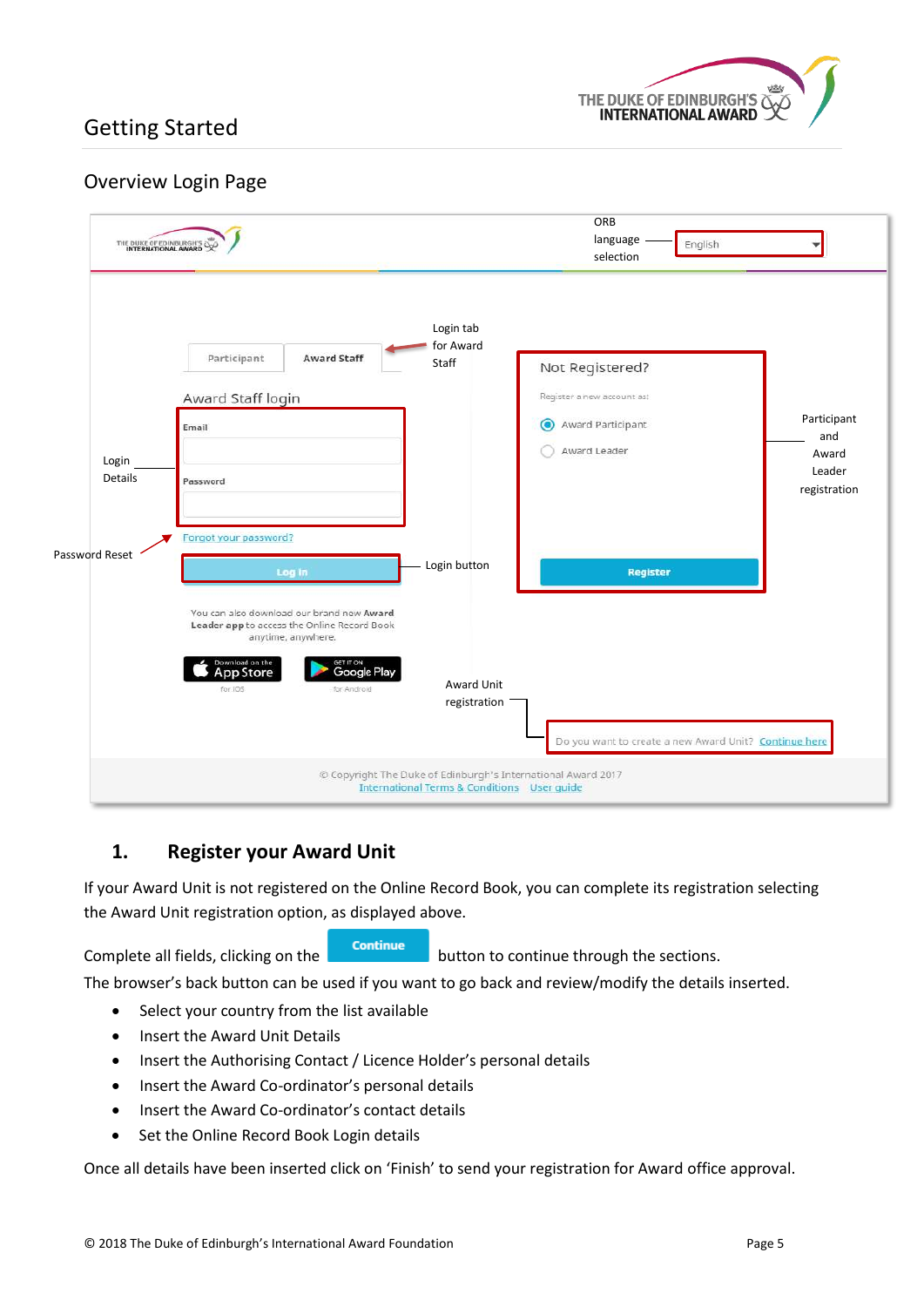

**Note**: The Award Co-ordinator will receive an email with a link to verify the email address set during registration process.

Your Award office will review your details and, once your Award Unit has been approved, the Nominated Award Leader will receive an email inviting them to log on to the Online Record Book (ORB).

### <span id="page-6-0"></span>**2. Register to become an Award Leader**

You can register as a new Award Leader, selecting the Award Leader option on the login page, and selecting 'Register', as displayed in the login page overview.

Complete all fields, clicking on the **continue** button to continue through the sections.

The browser's back button can be used if you want to go back and review/modify the details inserted.

- Select you Award Unit Country
- Select your Operating Authority *(This will appear for those organisations with this structure on place)*
- Type in your Award Unit name
- Set your role in the Award (optional), and whether you are the main Award Leader / Coordinator of your organisation
- Insert your contact details
- Insert your personal details
- Set your Online Record Book Login details
- Check the boxes to confirm you have done as required

#### **International Terms & Conditions**

I have read the Terms and conditions and agree with them. confirm that I meet all NAO Regulation Requirements. Finish

Once all details have been inserted click on 'Finish' to send your registration for Award office approval.

**Note**: You will receive an email with a link, to verify the email address. Your Award office will review your details and you will receive an email confirmation inviting you to log on to the ORB.

### <span id="page-6-1"></span>**3. Forgot your password?**

If at any point you need to reset your password, you can select the option 'Forgot your password?' from the login page.

Insert you email address in the dialog box and press 'Send'. An email with a link to reset your password will be sent to your mailbox.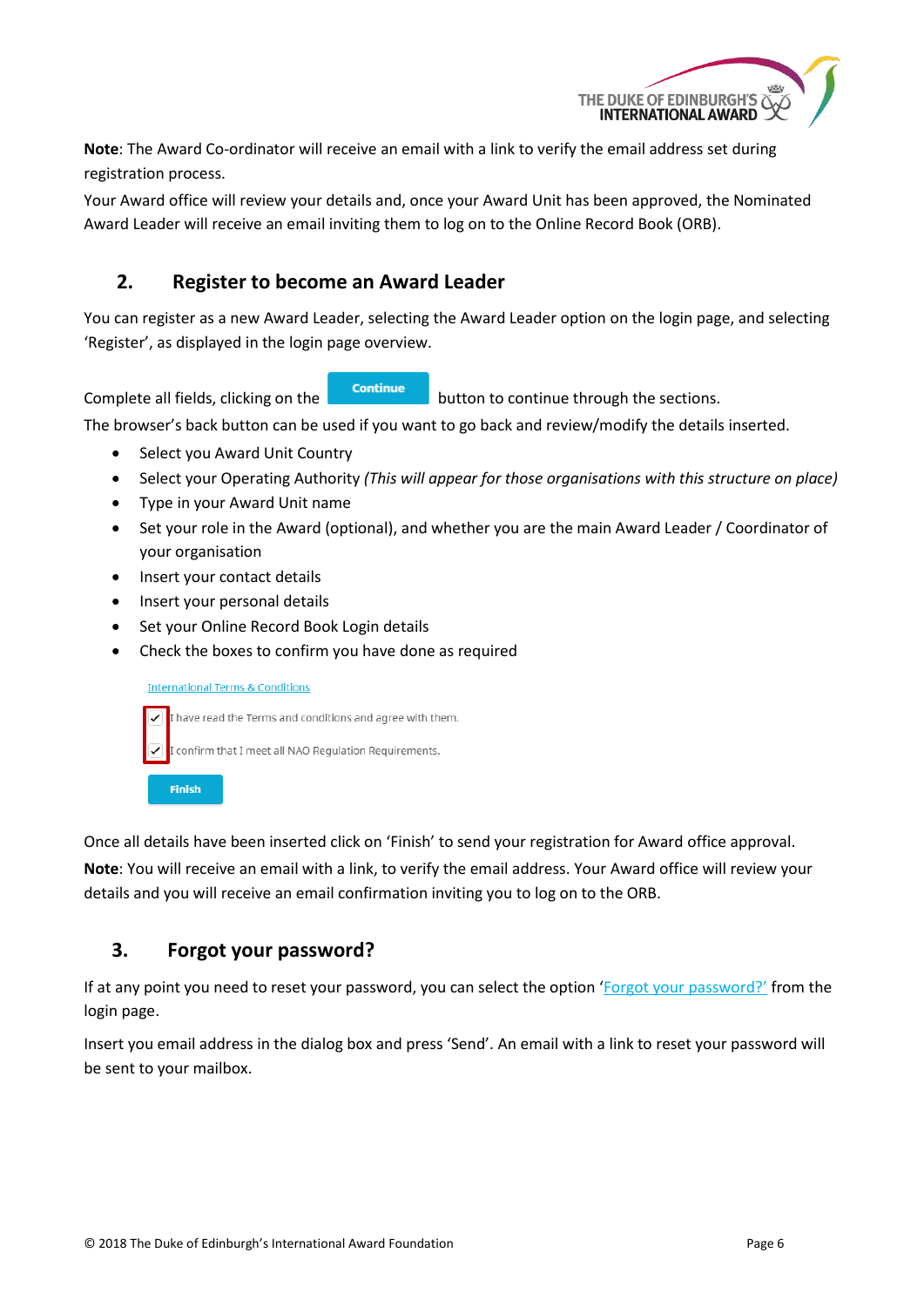

## <span id="page-7-0"></span>Landing Page Overview

To log on to the Online Record Book click on 'Award Staff' tab on the login page, insert your login details and click 'Login'

Once you log on to the Online Record Book, your To-Do List will appear:

| 16<br>: To Do List        | Registration 2     |             | Activity Approval 83 | Section Sign-off <sup>10</sup> |               | Adventurous Journey       | Award Sign-off               | Unassigned Participants 22 |         |                      |
|---------------------------|--------------------|-------------|----------------------|--------------------------------|---------------|---------------------------|------------------------------|----------------------------|---------|----------------------|
| <sup>2</sup> Participants | Email Confirmation |             | Parent Approval      |                                | Payment State |                           |                              |                            |         | <b>Filter</b>        |
| Adventurous Journey       | Select             | $\mathbf v$ | Select               | $\mathbf{v}$                   | select        | $\overline{\mathbf{v}}$   |                              |                            |         | Number of records: 2 |
| <b>User Guides</b>        |                    |             |                      |                                |               |                           |                              |                            |         |                      |
| Reports                   | ID<br>w            | First Name  | Last Name            | <b>Registration Date</b>       | Level         | <b>Email Confirmation</b> | Parent Approval              | Payment                    | Review  | Action               |
| 砂<br>My Organisation      | PN000052738        | asdf        | asdf.                | 15/11/2017                     | ERONTE        | $\checkmark$              | Not required<br>$\checkmark$ | Later<br>$\checkmark$      | Confirm | Approve              |
|                           | PN000124522        | Testovací   | DofE                 | 06/09/2017                     | BRONZE        | Š.                        | Not required<br>$\prec'$     | Later<br>$\checkmark$      | Confirm | Approve              |

### <span id="page-7-1"></span>**To-Do List**

Once logged on to the Online Record Book you will be able to view your To-Do List displayed as the landing page. It is also accessible from the side menu bar selecting  $\equiv$  To Do List

From your To-Do List you can manage different Award sections and activities such as:

- Accept new participants who have not yet been assigned to an Award Leader
- Review and approve new registrations
- Review and approve/ask for revision of any new activity request
- Review and approve/ask for revision of any requests of section sign-off (including Adventurous Journeys)
- Review and approve/ask for revision of any requests of Award sign-off

Profile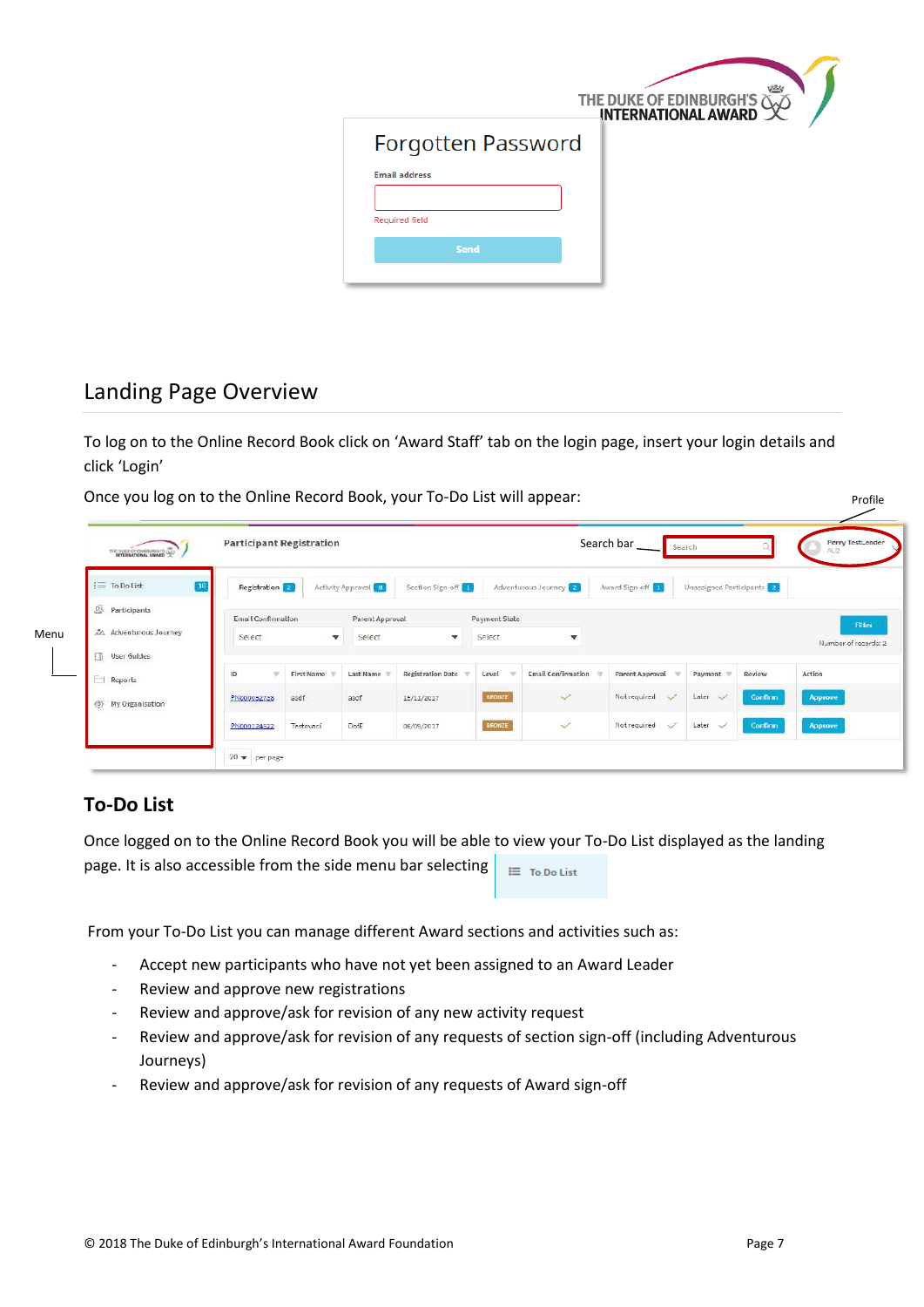|               | Unassigned Participants (2) | Award Sign-off | Adventurous Journey (3)  | Section Sign-off (1)               | Activity Approval (8) |   | Registration (3)    |
|---------------|-----------------------------|----------------|--------------------------|------------------------------------|-----------------------|---|---------------------|
|               |                             |                |                          |                                    |                       |   |                     |
|               |                             |                |                          | Payment State                      | Parent Approval       |   | Email Confirmation  |
| <b>Filter</b> |                             |                | $\overline{\phantom{a}}$ | Select<br>$\overline{\phantom{a}}$ | Select                | ÷ | Select<br>C-2008-00 |

#### <span id="page-8-0"></span>**Unassigned participants:**

Before registration approval, participants need to be assigned to an Award Leader.

If a participant does not know who their Award Leader is when they register, their registration will be added to the group of "Unassigned participants".

From the To-Do List select "Unassigned participants"

- 1. Review the participants waiting to be assigned
- 2. From the 'Assign' drop down menus, select an Award Leader from the list Award Leaders available.
- 3. Click on "Assign" the registration will be then moved to the list of registrations to be reviewed.

If you do not recognise the registration, or it is not valid, you can delete it by pressing the **Delete** button.

| ID         | <b>First Name</b>    | Contact in the leadership and<br><b>Last Name</b> | Registration | <b>ASTRONOMIA</b><br>Level | Emall                   | Delete        | Assign          |          |  |
|------------|----------------------|---------------------------------------------------|--------------|----------------------------|-------------------------|---------------|-----------------|----------|--|
| P000000038 | Paloma<br>---------- | <b>Contract Contract</b><br>Ford                  | 16/03/2017   | BRONZE                     | testaward00+5@gmail.com | <b>Delete</b> | John Casey (me) | $\times$ |  |

#### <span id="page-8-1"></span>**Review and approve new registrations**

In order to be able to approve new registrations via the Online Record Book, participants need to have:

- confirmed their email address,
- received parental/guardian approval (if required)
- be marked as paid (or either confirmed that payment will be made later, or that it is not required).
- 1. From the To-Do List select "Registration"
- 2. Review the details displayed
	- A  $\circledcirc$  will be displayed, if the action hasn't been completed (e.g. payment not received)
	- $A \times$  will be displayed when the action is complete (e.g. email address has been confirmed)
- 3. Click on **Confirm**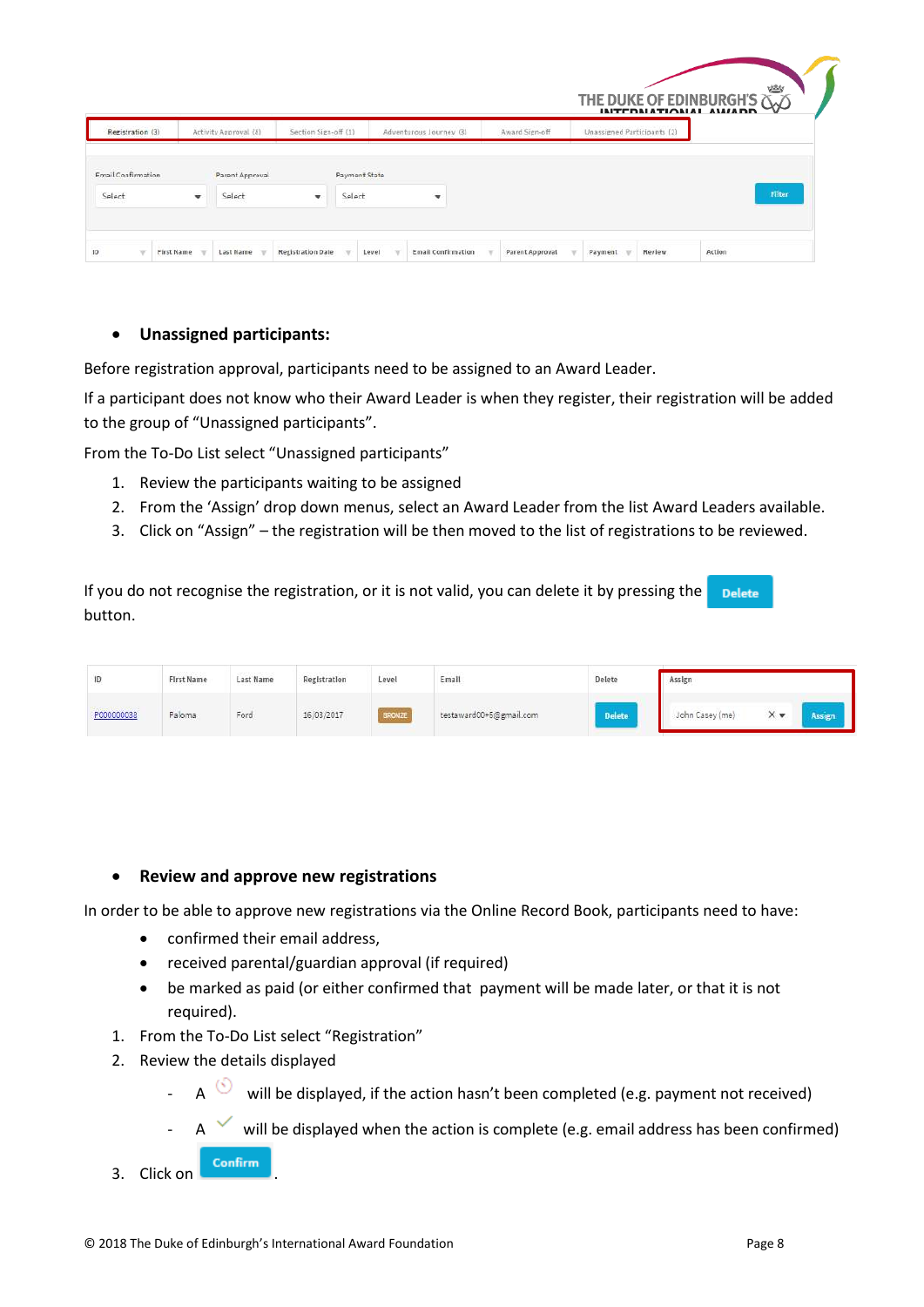

- 4. Please note, if parental consent has been delivered via email and the email address has already been confirmed by the participant the boxes will be automatically ticket.
- 5. From the pop up box modify the necessary details and  $\checkmark$  as confirmed.
- 6. To resend any the parental consent email click on



- This option will only be visible if the delivery confirmed box is left unchecked
- 7. Click on 'Save' to save the details

**Note:** Award start date is set as the registration date by default.

If the participant started the Award programme at an earlier date, it can be amended at this point

| õÔ                            |              |      |
|-------------------------------|--------------|------|
|                               | Payment date |      |
| $\times$ $\blacktriangledown$ | Date         | 鱛    |
|                               |              |      |
|                               | Confirmed    |      |
| ¥                             |              |      |
| $\times\blacktriangledown$    | Confirmed    |      |
|                               |              |      |
| <b>Delete Registration</b>    |              | Save |
|                               |              |      |

If you do not recognise the registration, or it is not valid you can delete it, clicking on Delete registratio

8. Click on 'Approve' to finish the registration approval.

| ID          | First Name $\blacktriangledown$ | <b>Last Name</b> | <b>Registration Date</b><br>$\overline{\phantom{a}}$ | Level         | $\sim$ | <b>Email Confirmation</b> | <b>Parent Approval</b><br>$\overline{\phantom{a}}$ | Payment              | <b>Review</b>  | <b>Action</b>            |
|-------------|---------------------------------|------------------|------------------------------------------------------|---------------|--------|---------------------------|----------------------------------------------------|----------------------|----------------|--------------------------|
| PN000000132 | Paloma                          | Ford             | 14/06/2017                                           | <b>BRONZE</b> |        |                           | Not required                                       | Paid<br>$\checkmark$ | <b>Confirm</b> | <b>Example 2</b> Approve |

9. The participant will be notified immediately via the Online Record Book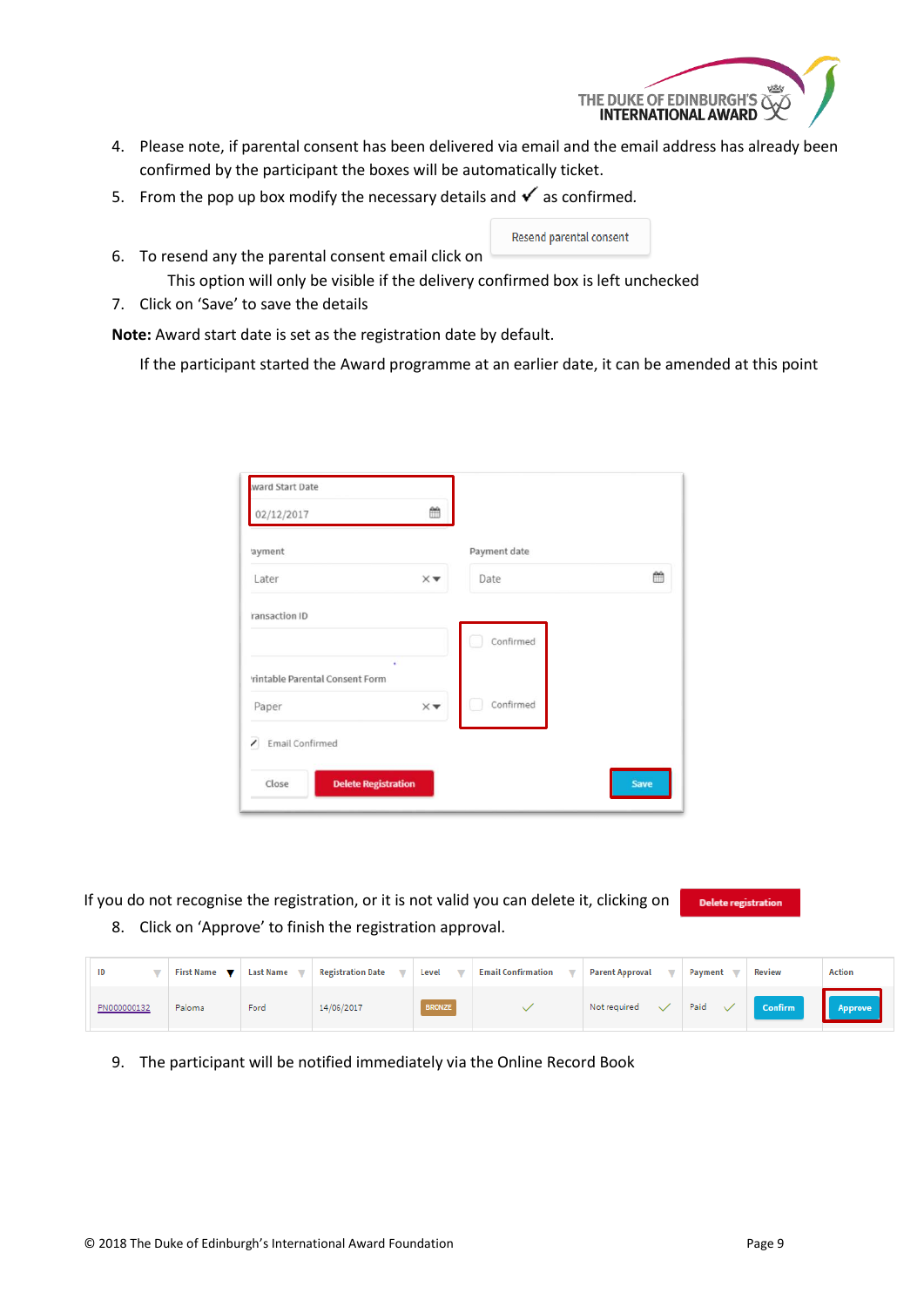

**Note:** It is recommended that you review the full participant profile before approving the registration. By clicking on the participant ID, the full profile will be displayed and the Award Leader will be able to modify/amend the information.

Participants are not able to save activity logs set before their Award start date.

#### <span id="page-10-0"></span>**Review and approve/ask for revision of any new activity requests**

Before logging their hours, a participant needs to set their activity and send it to their Award Leader, for approval. Award Leaders can review the activity details and either approve the activity request or ask the participant to revise it and make modifications. The participant will receive a notification with the outcome.

- 1. From the To-Do List select the "Activity Approval" tab
- 2. Click on the tabs displayed below to find the new activities waiting for approval
- 3. Review the activities listed and approve/ask for revision

Any comments made in the dialog box, when asking for revision, will be sent to the participant along with a notification.

| Registration (1) | Activity Approval (9) | Section Sign-off (1)        |       | Adventurous Journey    | Award Sign-off (1)    | <b>Unassigned Participants</b> |                   |
|------------------|-----------------------|-----------------------------|-------|------------------------|-----------------------|--------------------------------|-------------------|
|                  | Physical Recreation 2 | Skills 3<br>Service 3       |       | Adventurous Journeys 1 | Residential Project 0 |                                | Section's Tabs    |
| ID               | <b>First Name</b>     | Last Name                   | Level | <b>Activity Type</b>   | Activity              | Goal                           | Action            |
| PN000000032      | Participant_pgb1      | GoldAfterSilverPaperStarted | GOLD  | Arts and Design        | Art History           | To learn Egyptian history      | Revise<br>Approve |

Note: Adventurous Journeys created by participants also need to be approved before their start.

#### <span id="page-10-1"></span>**Review and approve/ask for revision of any requests of section Sign-off**

Once a participant has completed a section of their Award and received Assessor approval, the section is ready for Award Leader sign-off.

- 1. From the To-Do List select the "Section Sign-off" tab
- 2. Click on the tabs displayed below to find the sections waiting for Sign-off
- 3. Click on 'View' to see logs, Assessor's report and Notes
- 4. Review the activity and its logs
- 5. Click on "Approve" or "Revise" as necessary

|    | Registration (1)             | Activity Approval (9) |                 | Section Sign-off (1)            |      | Adventurous Journey   |              | Award Sign-off (1)    | Unassigned Participants |                |        |
|----|------------------------------|-----------------------|-----------------|---------------------------------|------|-----------------------|--------------|-----------------------|-------------------------|----------------|--------|
|    | <b>Physical Recreation</b> 1 |                       | Skills 0        | $\pm 3$<br>Service 0            |      | Residential Project 0 |              | Section's Tabs        |                         |                |        |
| ID | <b>First Name</b>            | <b>Last Name</b>      | Level<br>3936 S | Finished<br><b>ANTIFICATION</b> | Logs | Assessor approval     |              | Note for Award Leader |                         | Action         |        |
| 56 | Sarah                        | Walker                | <b>BRONZE</b>   |                                 | View | View                  | $\checkmark$ | View                  |                         | <b>Approve</b> | Revise |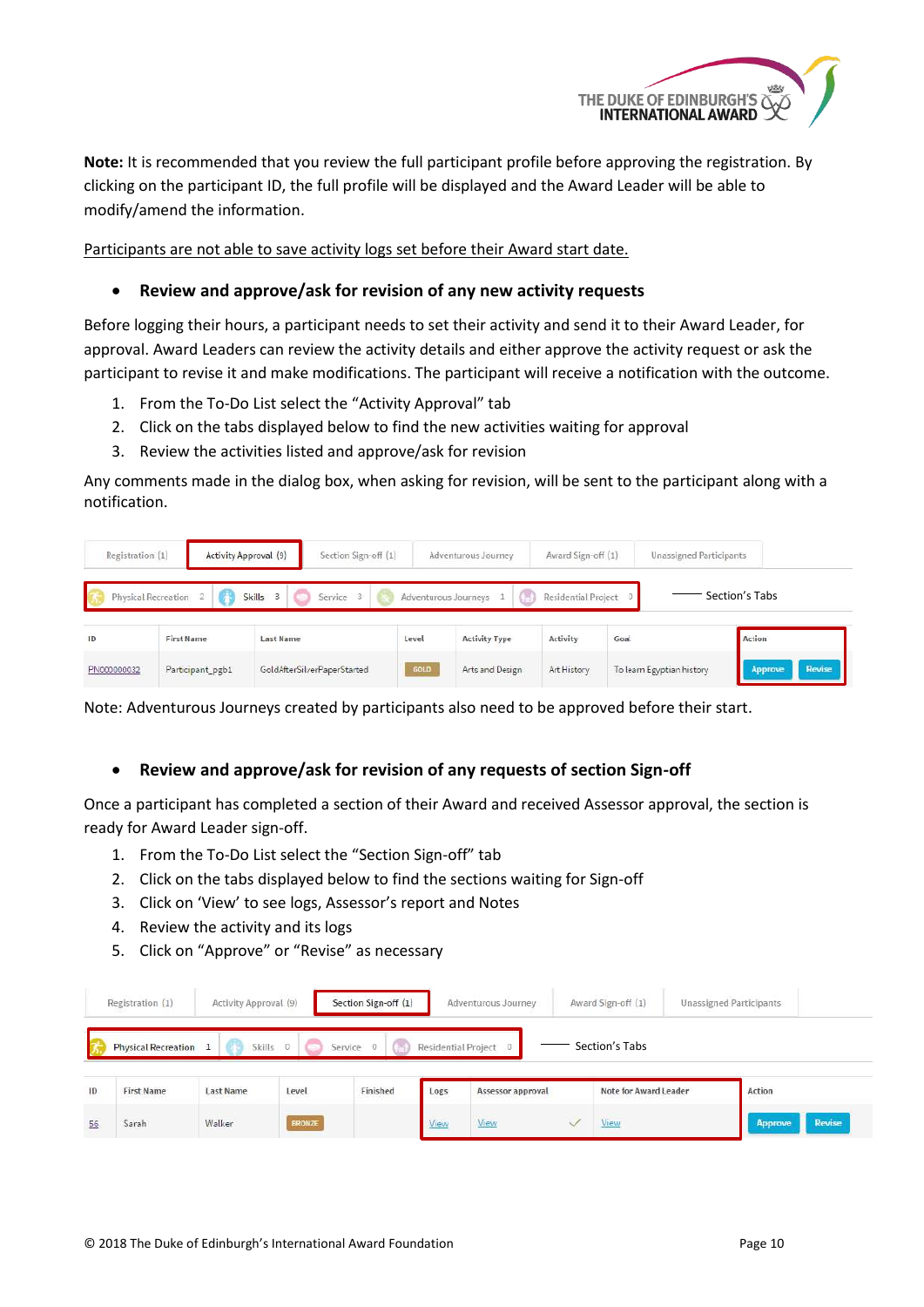

Any comments made in the dialog box, when asking for revision, will be sent to the participant along with a notification.

#### <span id="page-11-0"></span>**Review and approve/ask for revision Adventurous Journey section**

The Adventurous Journey section is divided into three parts: Preparation and Training, Practice Journey and Qualifying Journey. Each part of the Adventurous Journey needs to be approved separately.

- 1. From the To-Do List select "Adventurous Journey"
- 2. Click on the tabs displayed below to find the Journeys waiting for approval
- *3.* Click on 'View' to review the Adventurous Journey details and its evidences
- 4. Review the Journey details and evidences
- 5. Click on "Approve" or "Revise" as necessary

|             | Registration (9)<br>Award Sign-off (3)<br>Activity Approval (13)<br>Adventurous Journey (5)<br>Unassigned Participants (3)<br>Section Sign-off (1) |                  |          |                                   |                     |                         |                   |  |
|-------------|----------------------------------------------------------------------------------------------------------------------------------------------------|------------------|----------|-----------------------------------|---------------------|-------------------------|-------------------|--|
| Preparation | Practice 3                                                                                                                                         | Qualifying 1     |          |                                   |                     |                         |                   |  |
| ID          | <b>First Name</b>                                                                                                                                  | <b>Last Name</b> | Finished | <b>Adventurous Journey Detail</b> | <b>Observations</b> | <b>Assessor approve</b> | <b>Action</b>     |  |
| 20          | Violet                                                                                                                                             | Silver           |          | <b>View</b>                       | <b>View</b>         | <b>View</b>             | Revise<br>Approve |  |

Any comments made in the dialog box, when asking for revision, will be sent to the participant along with a notification.

#### <span id="page-11-1"></span>**Review and approve/ask for revision of any requests for Award sign-off**

Once a participant has completed all four sections of their Award, the Award is ready for Award Leader's sign off.

- 1. From the To-Do List select "Award sign-off"
- 2. Click on the participant requesting the sign off
- 3. Review participant's personal details from the tab 'Details'
- 4. Click on the tab nominated as the participant's Award level
- 5. Review Sections and logs moving between the Section tabs
- 6. From the tab 'Award Detail', click on Approve or Revise, as necessary

| Detail                         | Bronze Level<br>Silver Level         | History Log          | Details and 'Award Level' tab                  | Award detail and Section tabs      |
|--------------------------------|--------------------------------------|----------------------|------------------------------------------------|------------------------------------|
| <b>Award Details</b>           | <b>Skills</b><br>Physical Recreation | 0<br>Service.        | Adventurous Journey<br>Documents               | Add Activity                       |
| <b>Registration Assessment</b> | Registration Approval                | Setup<br>In Progress | Award Office Sign-off<br>Award Leader Sign-off | Completed<br>Inactive<br>Caremony. |
| 1D                             | First Name                           | <b>Last Name</b>     | Email                                          | Action                             |
| PNCOD                          | Name                                 | Saley                | Name@gmail.com                                 | Revise<br>Approve                  |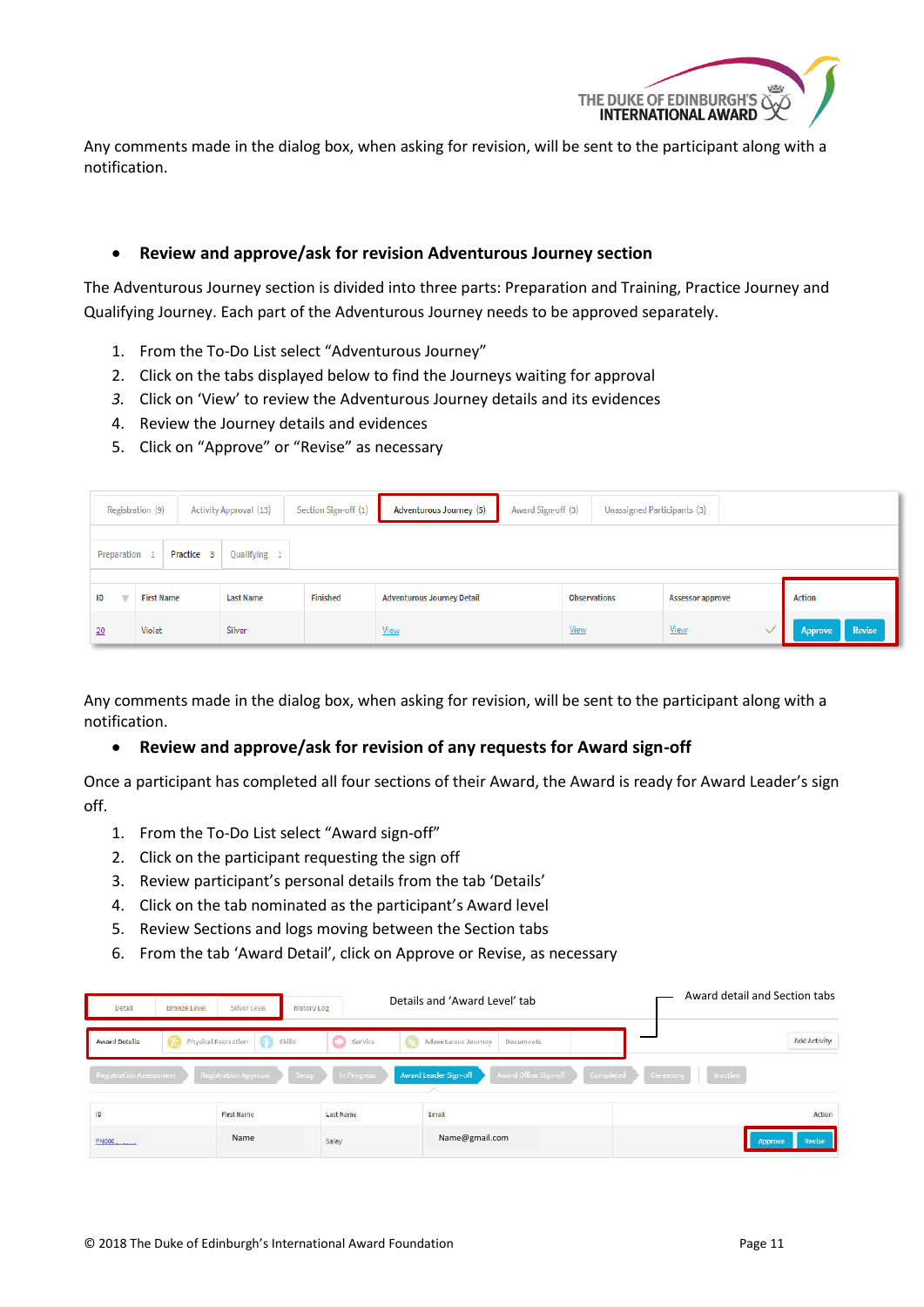

Any comments made in the dialog box, when asking for revision, will be sent to the participant along with a notification.

### <span id="page-12-0"></span>Managing your participants

Once a participant has started their Award activities, the Award Leader's role is to mentor them through their Award with advice and encouragement.

Via the Online Record Book, Award Leaders are able to manage either all participants registered to their Unit or participants assigned to them personally, depending on the settings set by their National Operator/Regional Office.

#### <span id="page-12-1"></span>**Browsing a participant's details:**

1. Select <a> **det** Participants from the menu

- 2. Select "My participants" to view the list of your participants
- 3. Select "All participants" to view the list of participants registered to you Award Unit
- 4. After clicking on the ID of the selected participant, you will be taken to their record

| My Participants                | All Participants       |           | Participant tabs             |                                                    |                           |                                  |                                  |
|--------------------------------|------------------------|-----------|------------------------------|----------------------------------------------------|---------------------------|----------------------------------|----------------------------------|
| Level<br>Select                | Search<br>$\mathbf{v}$ |           | Participant Status<br>Select | Award State<br>Select<br>$\boldsymbol{\mathrm{v}}$ | $\boldsymbol{\mathrm{v}}$ |                                  | Filters and search bar<br>Filter |
| ID<br>$\overline{\mathcal{L}}$ | First Name<br>$\sim$   | Last Name | $\sim$                       | Email                                              | $\blacksquare$            | Levels                           | Status                           |
| PN000000019                    | Angela                 | Wells     |                              | testaward00+12@gmail.com                           |                           | BINER   GOLD<br><b>BRONZE</b>    | Active<br>In Progress            |
| PN000000132                    | Paloma                 | Ford      |                              | testaward00+10@gmail.com                           |                           | <b>BRONZE</b><br>BILVER GOLD     | Active<br>Registration approval  |
| PN000000102                    | Anton                  | Rosenberg |                              | rosenberg.martin9+05@gmail.com                     |                           | GOLD<br><b>IRONIZE BIJER</b>     | Active<br>Started                |
| PN000000128                    | jan                    | nemrava   |                              | jan.nemrava+t@inloop.eu                            |                           | SILVER.<br>9914<br><b>SRONZE</b> | Active<br>In Progress            |

You can use the filters available to sort your list of participants by Award Level, Status and Award State.

You can export the list of participants displayed on screen to Excel by clicking on the **button** at the bottom of the screen.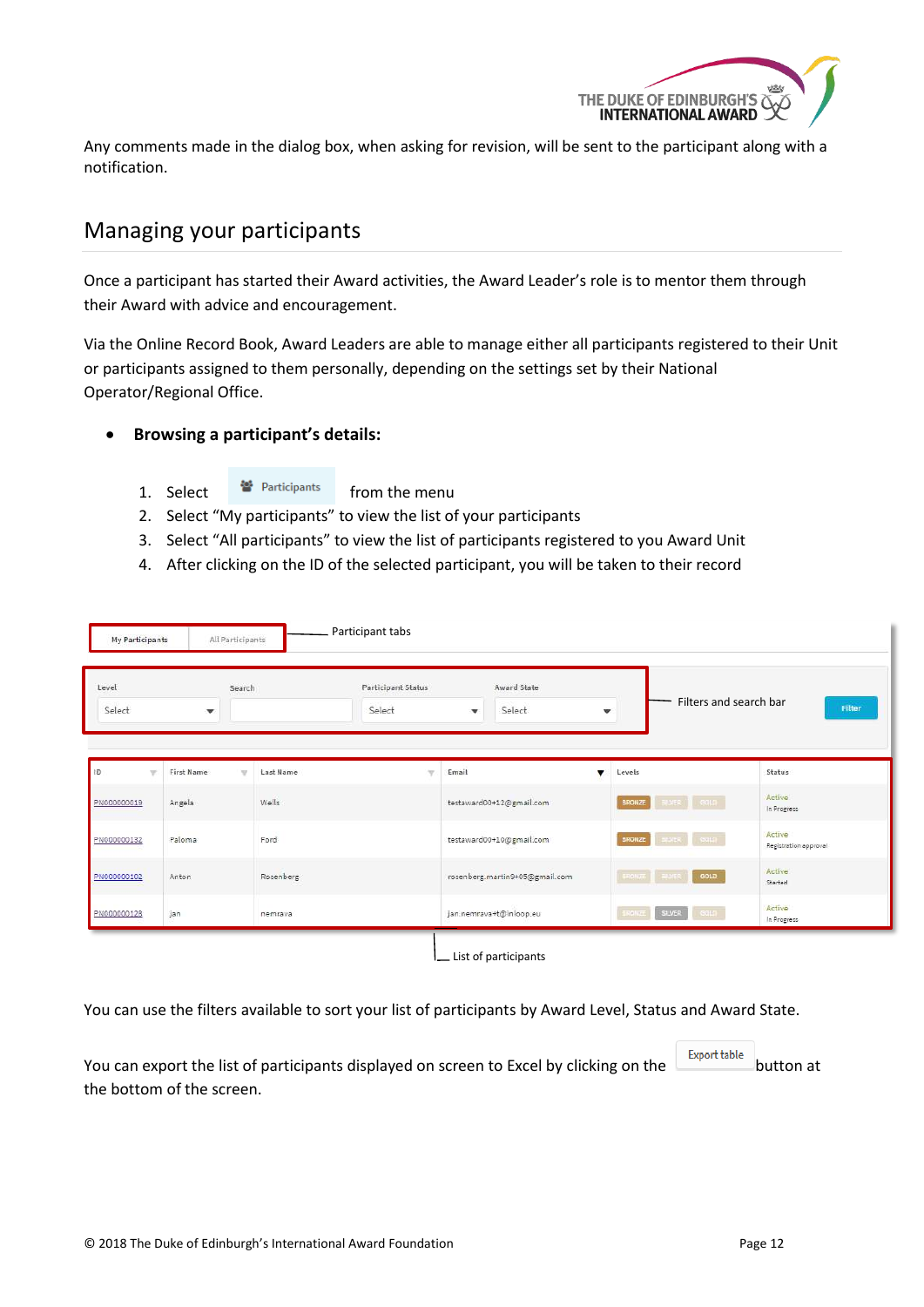

### <span id="page-13-0"></span>**Participant Profile Overview**

| Detail<br><b>Bronze Level</b><br>History Log<br>Overview<br>Title<br>Mrs.<br>$\times\blacktriangledown$<br>Organisation<br><b>Registration Date</b><br>Age<br>State<br>17<br>Albany Park Sailing Centre<br>Active<br>20/06/2017<br>First Name<br>Level<br>≖∣ை<br>DRONZ<br>Shari<br>Last Name<br>Leader<br>$\bullet$<br><b>Upload picture</b><br>Cooper<br>Name<br>Email<br>Award Leader1 InAlbanyPark<br>dofeuat+al1@gmail.com<br>Email<br>testaward00+6@gmail.com<br>Change<br>Payment<br>Phone Number<br>Phone Type<br>Form of Payment<br>Date of Payment<br>+442000000000<br>開<br>Home<br>Xv<br>20/06/2017<br>Paid<br>$\times$<br>Date of Birth<br>Transaction ID<br>鱼<br>01/06/2000<br>XCVBNN<br>Payment Confirmed<br>Note<br>Address<br>Parent / Guardian Consent<br>Address First Line<br>Parent's relationship<br>Printable Parental Consent Form<br>London<br>Father<br>Paper<br>$\times$<br>Address Second Line<br>First name of Parent / Guardian<br>Last name of Parent / Guardian<br>John<br>Casey<br>State/Province/Region<br>City<br>Parent's / Guardian's Email<br>Parent's / Guardian's Phone Number<br>London<br>London<br>testaward00@gmail.com<br>图·<br>+442000000000<br>Post Code<br>Country<br>Date of Delivery<br>London<br>UK<br>館<br>Delivery Confirmed<br>$\times$ $\blacktriangledown$<br>Date<br>Other Information<br>Nationality<br>British<br>$\times$<br>Gender<br>$\times$<br>Female<br><b>Employement Status</b><br>Student<br>$\times$<br>Previous Level (not ORB)<br>Where<br>$\blacktriangledown$<br>Select | Award Leader1 InAlbanyPark<br>衢<br>Albany Park Sailing Centre | <b>Shari Cooper</b><br>Participants / Detail |
|------------------------------------------------------------------------------------------------------------------------------------------------------------------------------------------------------------------------------------------------------------------------------------------------------------------------------------------------------------------------------------------------------------------------------------------------------------------------------------------------------------------------------------------------------------------------------------------------------------------------------------------------------------------------------------------------------------------------------------------------------------------------------------------------------------------------------------------------------------------------------------------------------------------------------------------------------------------------------------------------------------------------------------------------------------------------------------------------------------------------------------------------------------------------------------------------------------------------------------------------------------------------------------------------------------------------------------------------------------------------------------------------------------------------------------------------------------------------------------------------------------------------------------------------|---------------------------------------------------------------|----------------------------------------------|
|                                                                                                                                                                                                                                                                                                                                                                                                                                                                                                                                                                                                                                                                                                                                                                                                                                                                                                                                                                                                                                                                                                                                                                                                                                                                                                                                                                                                                                                                                                                                                |                                                               |                                              |
|                                                                                                                                                                                                                                                                                                                                                                                                                                                                                                                                                                                                                                                                                                                                                                                                                                                                                                                                                                                                                                                                                                                                                                                                                                                                                                                                                                                                                                                                                                                                                | <b>C</b> Account Settings                                     |                                              |
|                                                                                                                                                                                                                                                                                                                                                                                                                                                                                                                                                                                                                                                                                                                                                                                                                                                                                                                                                                                                                                                                                                                                                                                                                                                                                                                                                                                                                                                                                                                                                |                                                               |                                              |
|                                                                                                                                                                                                                                                                                                                                                                                                                                                                                                                                                                                                                                                                                                                                                                                                                                                                                                                                                                                                                                                                                                                                                                                                                                                                                                                                                                                                                                                                                                                                                |                                                               |                                              |
|                                                                                                                                                                                                                                                                                                                                                                                                                                                                                                                                                                                                                                                                                                                                                                                                                                                                                                                                                                                                                                                                                                                                                                                                                                                                                                                                                                                                                                                                                                                                                |                                                               |                                              |
|                                                                                                                                                                                                                                                                                                                                                                                                                                                                                                                                                                                                                                                                                                                                                                                                                                                                                                                                                                                                                                                                                                                                                                                                                                                                                                                                                                                                                                                                                                                                                |                                                               |                                              |
|                                                                                                                                                                                                                                                                                                                                                                                                                                                                                                                                                                                                                                                                                                                                                                                                                                                                                                                                                                                                                                                                                                                                                                                                                                                                                                                                                                                                                                                                                                                                                | Change                                                        |                                              |
|                                                                                                                                                                                                                                                                                                                                                                                                                                                                                                                                                                                                                                                                                                                                                                                                                                                                                                                                                                                                                                                                                                                                                                                                                                                                                                                                                                                                                                                                                                                                                | Phone Number<br>0900 00000000                                 |                                              |
|                                                                                                                                                                                                                                                                                                                                                                                                                                                                                                                                                                                                                                                                                                                                                                                                                                                                                                                                                                                                                                                                                                                                                                                                                                                                                                                                                                                                                                                                                                                                                |                                                               |                                              |
|                                                                                                                                                                                                                                                                                                                                                                                                                                                                                                                                                                                                                                                                                                                                                                                                                                                                                                                                                                                                                                                                                                                                                                                                                                                                                                                                                                                                                                                                                                                                                |                                                               |                                              |
|                                                                                                                                                                                                                                                                                                                                                                                                                                                                                                                                                                                                                                                                                                                                                                                                                                                                                                                                                                                                                                                                                                                                                                                                                                                                                                                                                                                                                                                                                                                                                |                                                               |                                              |
|                                                                                                                                                                                                                                                                                                                                                                                                                                                                                                                                                                                                                                                                                                                                                                                                                                                                                                                                                                                                                                                                                                                                                                                                                                                                                                                                                                                                                                                                                                                                                | m                                                             |                                              |
|                                                                                                                                                                                                                                                                                                                                                                                                                                                                                                                                                                                                                                                                                                                                                                                                                                                                                                                                                                                                                                                                                                                                                                                                                                                                                                                                                                                                                                                                                                                                                |                                                               |                                              |
|                                                                                                                                                                                                                                                                                                                                                                                                                                                                                                                                                                                                                                                                                                                                                                                                                                                                                                                                                                                                                                                                                                                                                                                                                                                                                                                                                                                                                                                                                                                                                |                                                               |                                              |
|                                                                                                                                                                                                                                                                                                                                                                                                                                                                                                                                                                                                                                                                                                                                                                                                                                                                                                                                                                                                                                                                                                                                                                                                                                                                                                                                                                                                                                                                                                                                                |                                                               |                                              |
|                                                                                                                                                                                                                                                                                                                                                                                                                                                                                                                                                                                                                                                                                                                                                                                                                                                                                                                                                                                                                                                                                                                                                                                                                                                                                                                                                                                                                                                                                                                                                |                                                               |                                              |
|                                                                                                                                                                                                                                                                                                                                                                                                                                                                                                                                                                                                                                                                                                                                                                                                                                                                                                                                                                                                                                                                                                                                                                                                                                                                                                                                                                                                                                                                                                                                                |                                                               |                                              |
|                                                                                                                                                                                                                                                                                                                                                                                                                                                                                                                                                                                                                                                                                                                                                                                                                                                                                                                                                                                                                                                                                                                                                                                                                                                                                                                                                                                                                                                                                                                                                |                                                               |                                              |
|                                                                                                                                                                                                                                                                                                                                                                                                                                                                                                                                                                                                                                                                                                                                                                                                                                                                                                                                                                                                                                                                                                                                                                                                                                                                                                                                                                                                                                                                                                                                                |                                                               |                                              |
|                                                                                                                                                                                                                                                                                                                                                                                                                                                                                                                                                                                                                                                                                                                                                                                                                                                                                                                                                                                                                                                                                                                                                                                                                                                                                                                                                                                                                                                                                                                                                |                                                               |                                              |
|                                                                                                                                                                                                                                                                                                                                                                                                                                                                                                                                                                                                                                                                                                                                                                                                                                                                                                                                                                                                                                                                                                                                                                                                                                                                                                                                                                                                                                                                                                                                                |                                                               |                                              |
|                                                                                                                                                                                                                                                                                                                                                                                                                                                                                                                                                                                                                                                                                                                                                                                                                                                                                                                                                                                                                                                                                                                                                                                                                                                                                                                                                                                                                                                                                                                                                |                                                               |                                              |
|                                                                                                                                                                                                                                                                                                                                                                                                                                                                                                                                                                                                                                                                                                                                                                                                                                                                                                                                                                                                                                                                                                                                                                                                                                                                                                                                                                                                                                                                                                                                                |                                                               |                                              |
|                                                                                                                                                                                                                                                                                                                                                                                                                                                                                                                                                                                                                                                                                                                                                                                                                                                                                                                                                                                                                                                                                                                                                                                                                                                                                                                                                                                                                                                                                                                                                |                                                               |                                              |
|                                                                                                                                                                                                                                                                                                                                                                                                                                                                                                                                                                                                                                                                                                                                                                                                                                                                                                                                                                                                                                                                                                                                                                                                                                                                                                                                                                                                                                                                                                                                                |                                                               |                                              |
| Bronze Level Registration Date<br><b>Bronze Level Start Date</b>                                                                                                                                                                                                                                                                                                                                                                                                                                                                                                                                                                                                                                                                                                                                                                                                                                                                                                                                                                                                                                                                                                                                                                                                                                                                                                                                                                                                                                                                               |                                                               |                                              |
| $\overline{\phantom{a}}$<br>鸽<br>01/07/2016<br>04/07/2017                                                                                                                                                                                                                                                                                                                                                                                                                                                                                                                                                                                                                                                                                                                                                                                                                                                                                                                                                                                                                                                                                                                                                                                                                                                                                                                                                                                                                                                                                      |                                                               |                                              |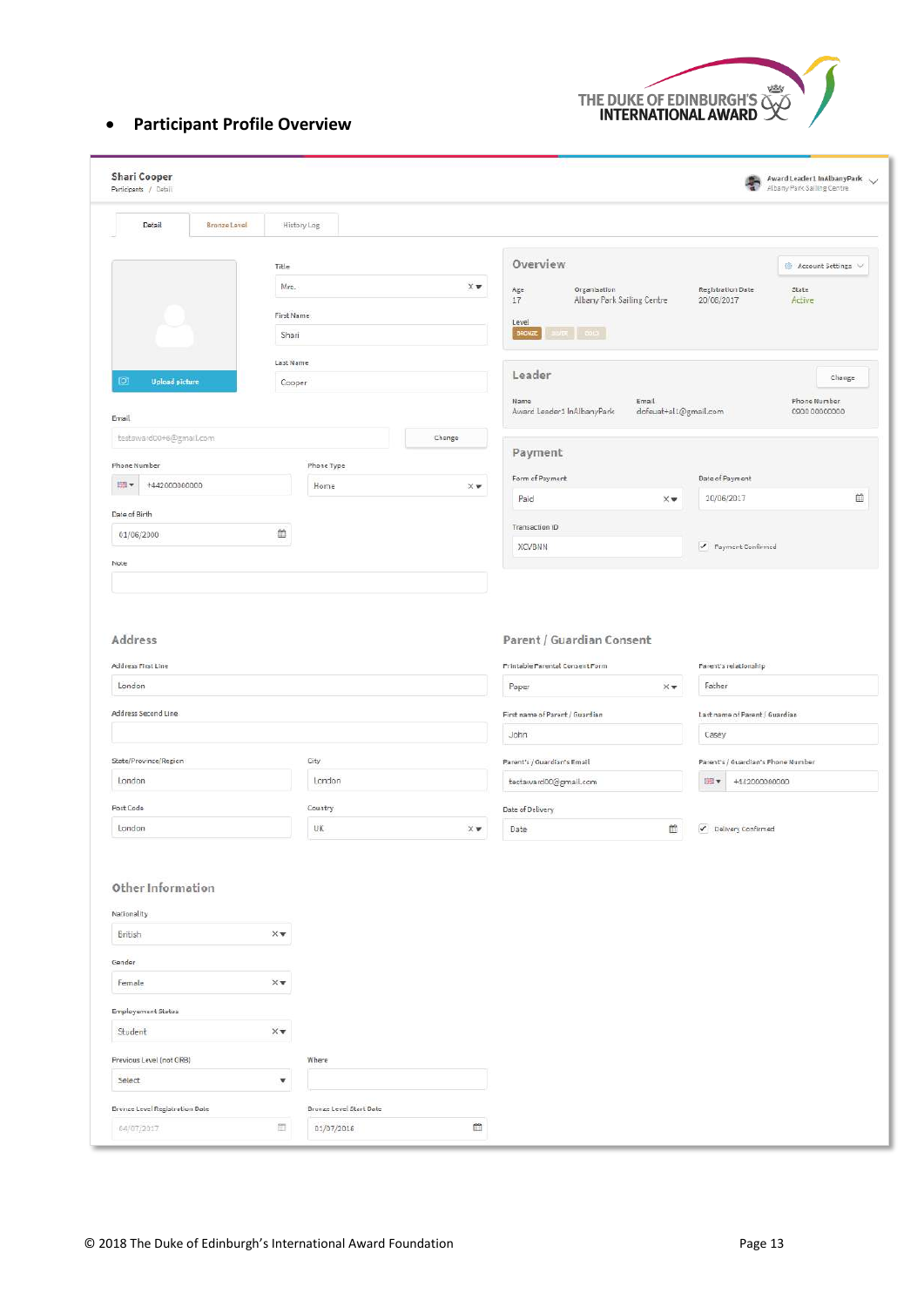

#### <span id="page-14-0"></span>**Edit a participant's personal details**

Once you have navigated to a participant, you can edit any of their details by clicking in the fields available and overwriting the information displayed.

Click the save button displayed at the bottom of the page to save your changes.

#### <span id="page-14-1"></span>**Edit your participant's account settings**

Once you have navigated to a participant's profile, choose the option  $\frac{1}{\sqrt{3}}$  Account Settings  $\sqrt{3}$  to make any modifications such as: Change Participant's status Send confirmation email again? Recover Password Delete Account

Once the option is selected, confirm your choice by clicking on

#### <span id="page-14-2"></span>**Award Payment**

To change an Award payment status, navigate to the participant's profile page and insert the status and date of the payment, confirming the payment and saving the modification.

Confirm

| Payment               |                  |                   |   |
|-----------------------|------------------|-------------------|---|
| Form of Payment       |                  | Date of Payment   |   |
| Paid                  | $\times$ $\star$ | 01/01/2017        | m |
| <b>Transaction ID</b> |                  |                   |   |
| XFG123lknm            |                  | Payment Confirmed |   |

#### <span id="page-14-3"></span>**Change of Award Leader**

To change a participant's Award Leader:

- 1. Navigate to the participant's profile
- 2. From the tab "Leader" click on 'Change'

| Leader                |                       | Change              |
|-----------------------|-----------------------|---------------------|
| Name                  | Email                 | <b>Phone Number</b> |
| Leader_1 InAlbanyPark | dofeuat+al1@gmail.com | 0900 xxx xxx        |

3. From the pop-up select the participant's new Award Leader from the list available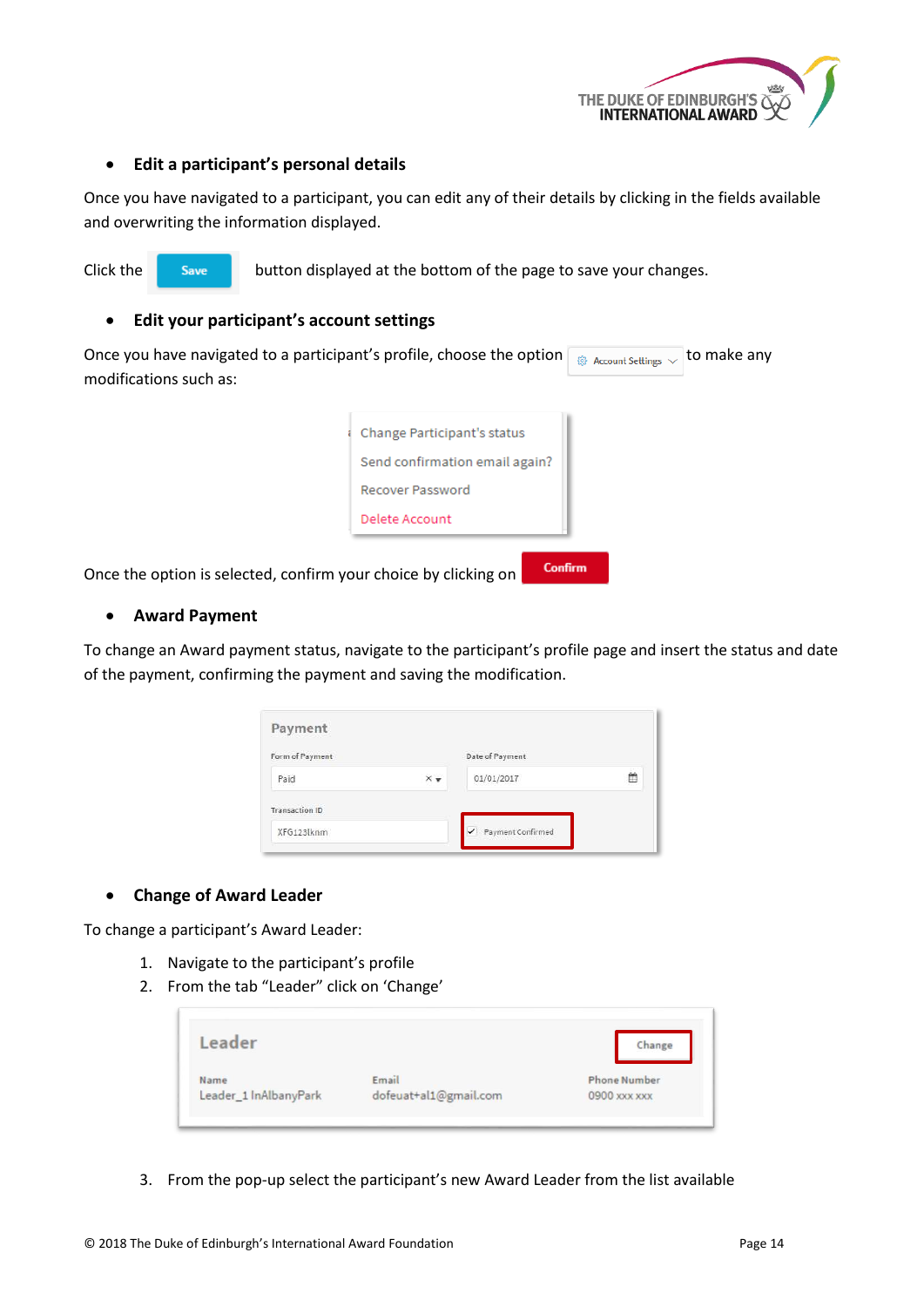

#### 4. Press "Change" to save your new settings

| 32<br>testaward00+3@gmail.com<br>John<br>Casey                     |  |  |
|--------------------------------------------------------------------|--|--|
|                                                                    |  |  |
| 11<br>Leader <sub>1</sub><br>dofeuat+al1@gmail.com<br>InAlbanyPark |  |  |

#### <span id="page-15-0"></span>**Award Details Overview**

| Detail<br><b>Bronze Level</b>                | Silver Level                  | History Log                                |                                    |                      |                                              |
|----------------------------------------------|-------------------------------|--------------------------------------------|------------------------------------|----------------------|----------------------------------------------|
| Award Details                                | <b>Physical Recreation</b>    | Skills<br>Service                          | Adventurous Journey<br>Documents   |                      | <b>Award Sections</b><br><b>Add Activity</b> |
| <b>Approval</b>                              | In Progress                   | Award Leader Sign-off<br>Assessor Approval | Award Office Sign off<br>Completed | Inactive<br>Ceremony |                                              |
| <b>Assessor Details</b>                      |                               |                                            |                                    |                      |                                              |
| Title<br>Name<br>Mr<br>Karate Man            |                               | Email<br>awardtest68+4@gmail.com           | Phone<br>$\cdots$                  | State<br>$\cdots$    |                                              |
| Assessor approve                             | Assessor report               |                                            |                                    |                      |                                              |
| $\checkmark$                                 | View                          |                                            |                                    |                      |                                              |
| <b>Activity Detail</b>                       |                               | Logs                                       |                                    |                      | 29/26h                                       |
| Activity Type<br>Martial Arts / Self Defence | $\times$ $\blacktriangledown$ | 01/10/2017 4 hours 0 minutes<br>ydk        |                                    |                      | Created at: 24/10/2017 09:39                 |
| Activity                                     |                               |                                            |                                    |                      |                                              |
| Karate                                       | $\times$                      | 01/09/2017 4 hours 0 minutes               |                                    |                      | Created at: 24/10/2017 09:39                 |
| Goal                                         |                               | stj                                        |                                    |                      |                                              |
| to achieve a black belt                      |                               | 01/08/2017 4 hours 0 minutes<br>fa         |                                    |                      | Created at: 24/10/2017 09:39                 |
| $\sqrt{ }$ Major                             |                               | 01/07/2017 4 hours 0 minutes               |                                    |                      | Created at: 24/10/2017 09:38                 |

#### <span id="page-15-1"></span>**Browsing a participant's Award details**

To view a participant's Award details:

- 1. Navigate to the participant's record
- 2. Select their Award Level tab to view the list of the sections available
- 3. Switch between tabs to see specific information about the sections such as:
	- Award progress
	- Progress of the sections (status)
	- Activities setup
	- Assessor's details
	- Logs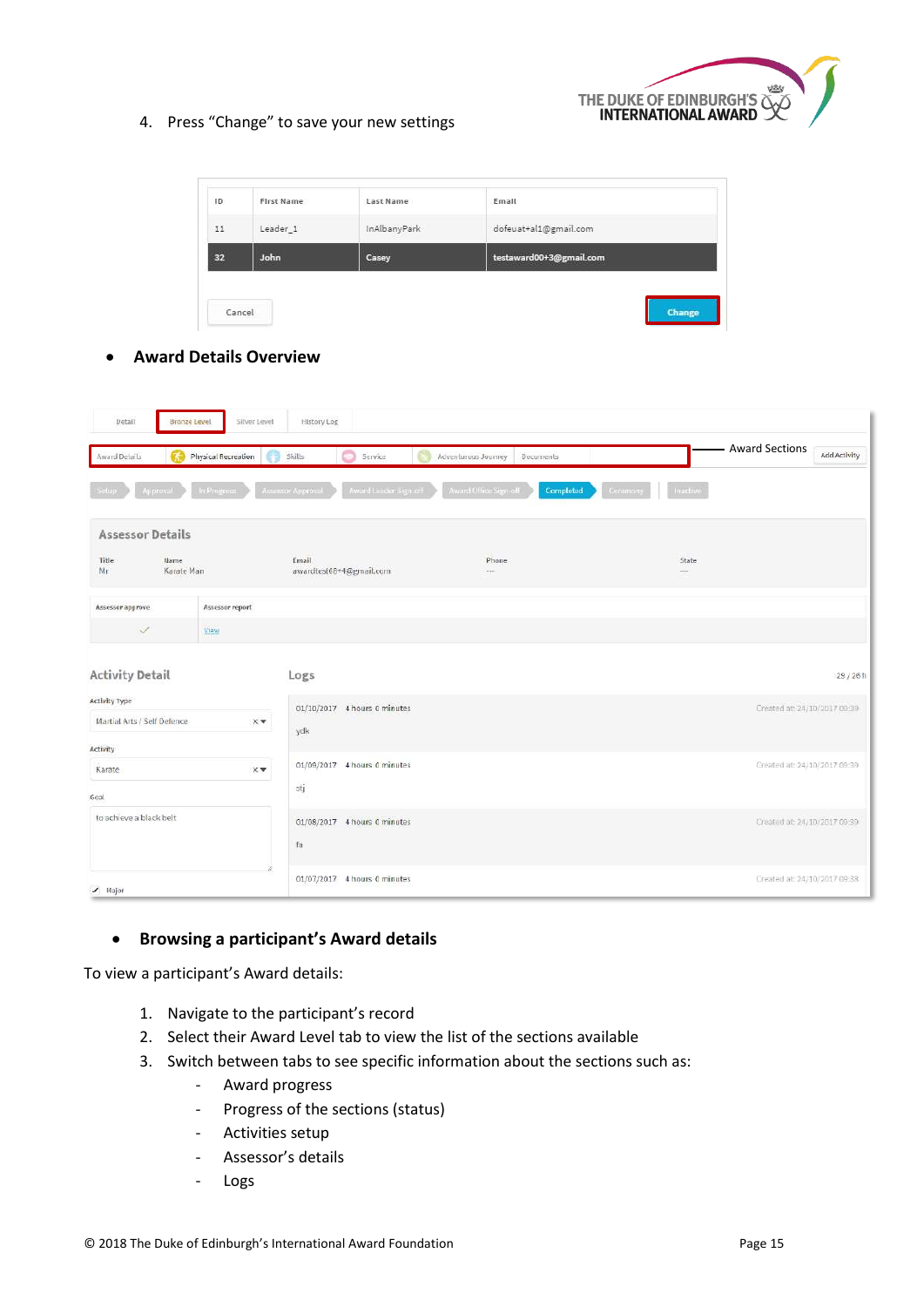

**Documents** 

#### <span id="page-16-0"></span>**Editing a participant's Award details**

Once you have navigated to a participant's Award, you can edit any of the details by clicking in any of the fields available and overwriting the information displayed.

Change any participant details and click on the **button displayed at the bottom of the page to** save your changes.

#### <span id="page-16-1"></span>**Setting up activities on behalf of a participant**

To set up an activity on behalf of a participant:

- 1. Navigate to your participant's Award Section
- 2. Select Activity Type and Activity from the drop down lists available.

| Activity Type                          |    |
|----------------------------------------|----|
| Water Sports                           | Xv |
| Activity                               |    |
| Canoeing                               | Xv |
| To practice canoeing once a week for 3 |    |
| months                                 |    |
|                                        |    |

3. Press **Save at the bottom of the page to save your changes** 

#### <span id="page-16-2"></span>**Adding logs on behalf of a participant**

To add logs on behalf of a participant:

- 1. Navigate to your participant's Award Section
- 2. Click on the option  $\frac{1-\text{Add log}}{\text{displayed}}}$  displayed underneath the list of logs already in the system, if any
- 3. Insert the details required such as description, date and duration
- 4. Click on "Save" to add your log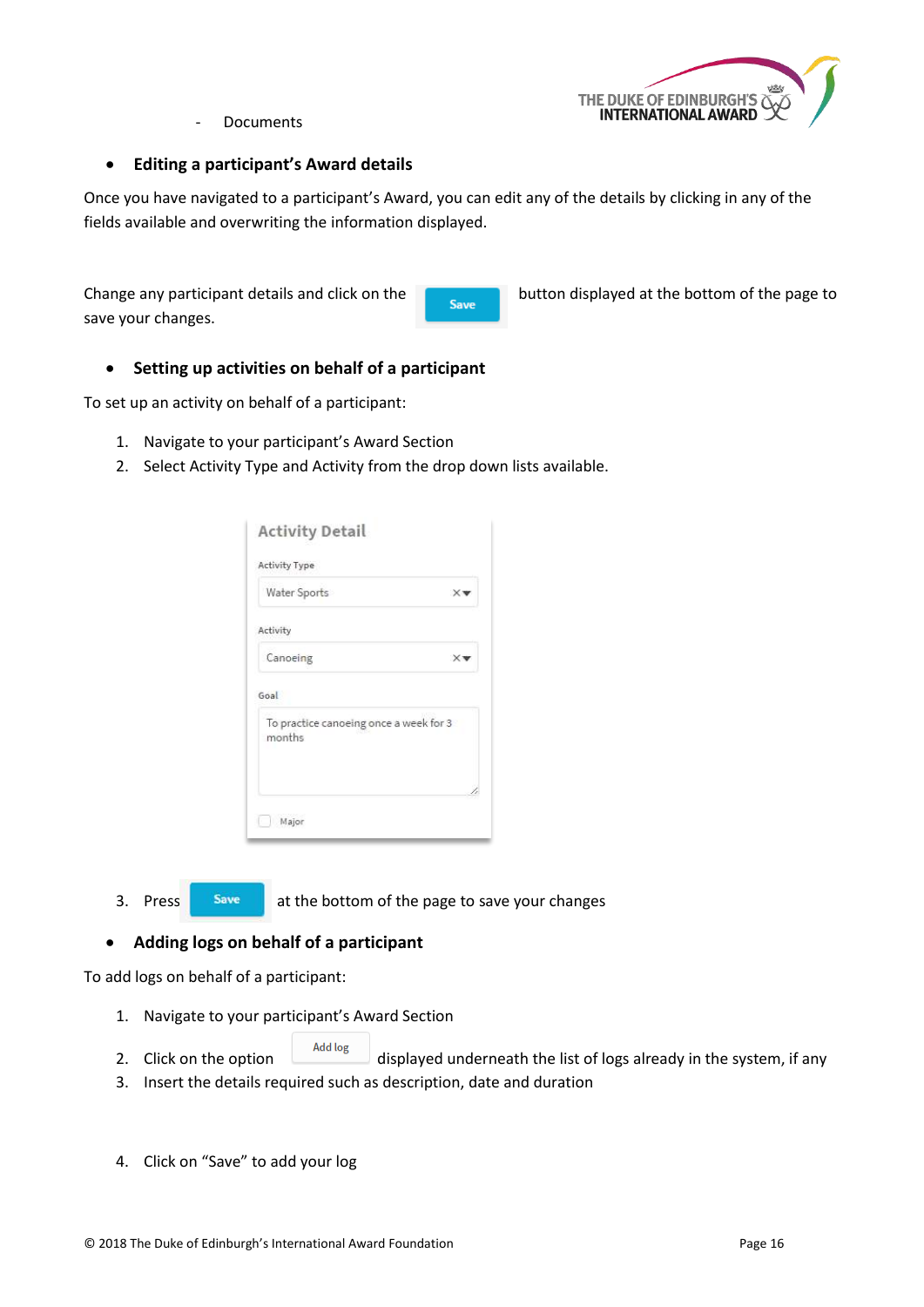THE DUKE OF EDINBURGH'S SURVERSES WILL be saved and the next time your participant accesses the participant web, the log will appear against their selected activity.

| Date           |   |                               |    |                     |  |
|----------------|---|-------------------------------|----|---------------------|--|
|                | 曲 | $\frac{\wedge}{\vee}$ :<br>hh | mm | $\hat{\phantom{0}}$ |  |
| Required field |   | <b>Required field</b>         |    |                     |  |
| Description    |   |                               |    |                     |  |
|                |   |                               |    |                     |  |
|                |   |                               |    |                     |  |
|                |   |                               |    |                     |  |
|                |   |                               |    |                     |  |
|                |   |                               |    |                     |  |
|                |   |                               |    |                     |  |

#### <span id="page-17-0"></span>**Change logs on behalf of a participant**

To edit a log:

- 1. Click on the log you would like to edit
- 2. Edit the details displayed, as necessary
- 3. Press 'Save' to save your changes

#### <span id="page-17-1"></span>**Deleting logs on behalf of a participant**

To delete a log:

- 1. Click on the log you would like to delete
- 2. Click on 'Delete'
- 3. Select 'Confirm' to confirm your choice

| Edit Log                        |   |                                                    |             |
|---------------------------------|---|----------------------------------------------------|-------------|
| Date                            |   | Duration                                           |             |
| 24/07/2016                      | m | $\hat{\mathbb{C}}$ :<br>$^{00}$<br>04 <sub>1</sub> | $\hat{C}$   |
| Description                     |   |                                                    |             |
| We trained the whole afternoon. |   |                                                    |             |
|                                 |   |                                                    |             |
|                                 |   |                                                    | B           |
| Close<br><b>Delete</b>          |   |                                                    | <b>Save</b> |

<span id="page-17-2"></span>**Setting up multiple activities on behalf of a participant**

To set up multiple activities on behalf of a participant:

- 1. Navigate to the participant's Award Section
- 2. Click on Add Activity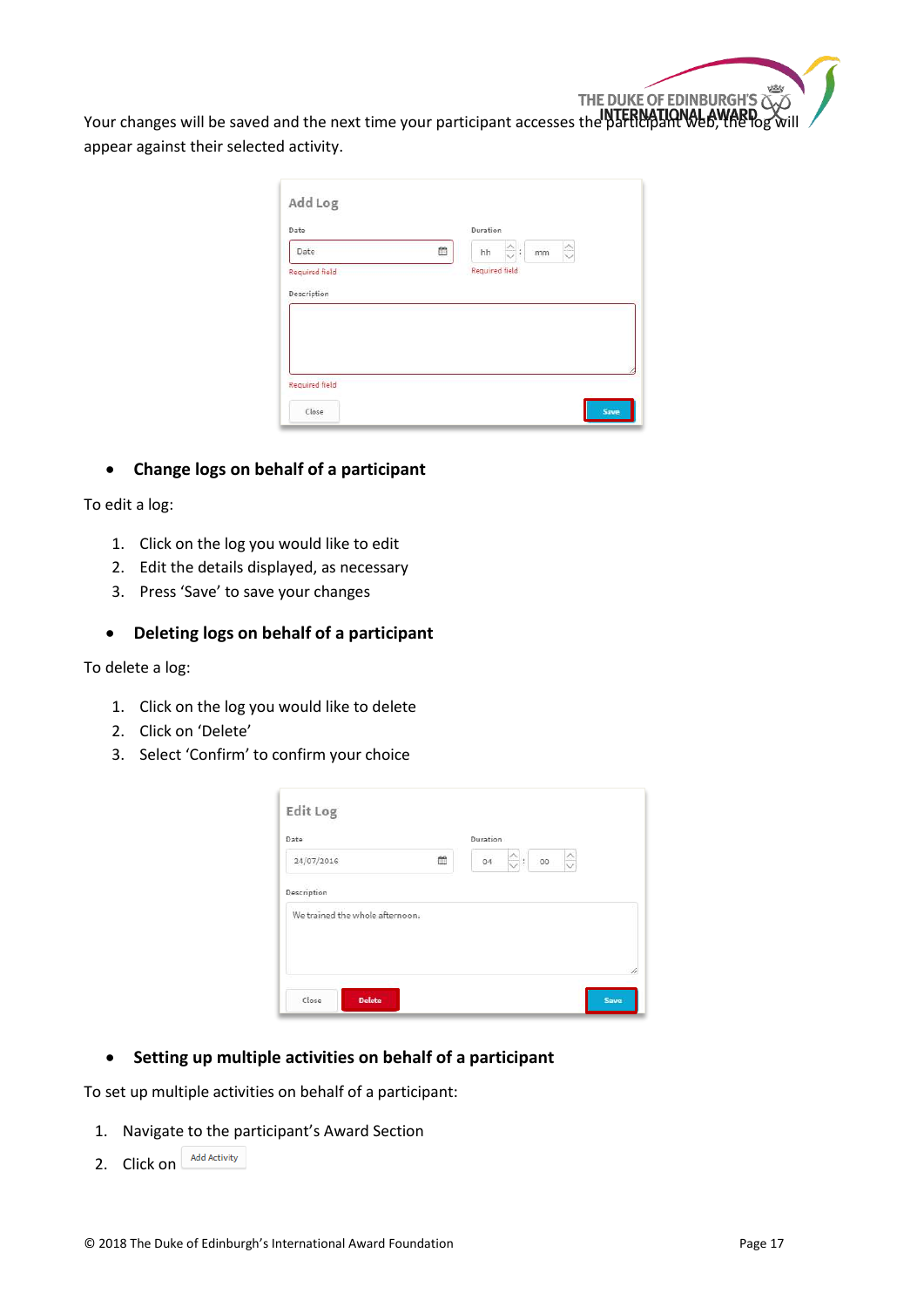

- 3. Select Activity Section, type and category from drop down list available
- 4. Insert the Goal of the activity.

| <b>Activity Section</b>           |  |
|-----------------------------------|--|
| Service                           |  |
| Activity Type                     |  |
| Charity                           |  |
| Activity                          |  |
| Create / Maintain Charity Website |  |
| Goal                              |  |
| Help maintaining charity website. |  |
|                                   |  |
|                                   |  |
| Major                             |  |
|                                   |  |

5. Click on  $\begin{array}{|c|c|c|c|c|}\n\hline\n\end{array}$  to create a new activity.

The new activity will be displayed on screen under the chosen section.

| Detail               | Gold Level<br><b>History Log</b> |                              |         |                                                                         |           |         |                     |
|----------------------|----------------------------------|------------------------------|---------|-------------------------------------------------------------------------|-----------|---------|---------------------|
| <b>Award Details</b> | Physical Recreation Skills       |                              | Service | Adventurous Journey (2) Residential Project                             | Documents |         | <b>Add Activity</b> |
| English              | Conjuring and Magic              | $\equiv$ Multiple activities |         |                                                                         |           |         |                     |
| Setup<br>Approval    | In Progress                      | <b>Assessor Approval</b>     |         | Award Leader Sign-off Award Office Sign-off Completed Ceremony Inactive |           | Deleted |                     |

Note: A maximum of 3 activities per Section is permitted.

#### <span id="page-18-0"></span>**Delete/Restore activities on behalf of a participant**

As an Award Leader, you are able to delete or restore activities if multiple activities have been set up for a Section.

To delete an activity:

- 1. Navigate to the participant's Award Section
- 2. From the Section tab select the Activity you would like to delete
- Deleted 3. From the flow-bar click on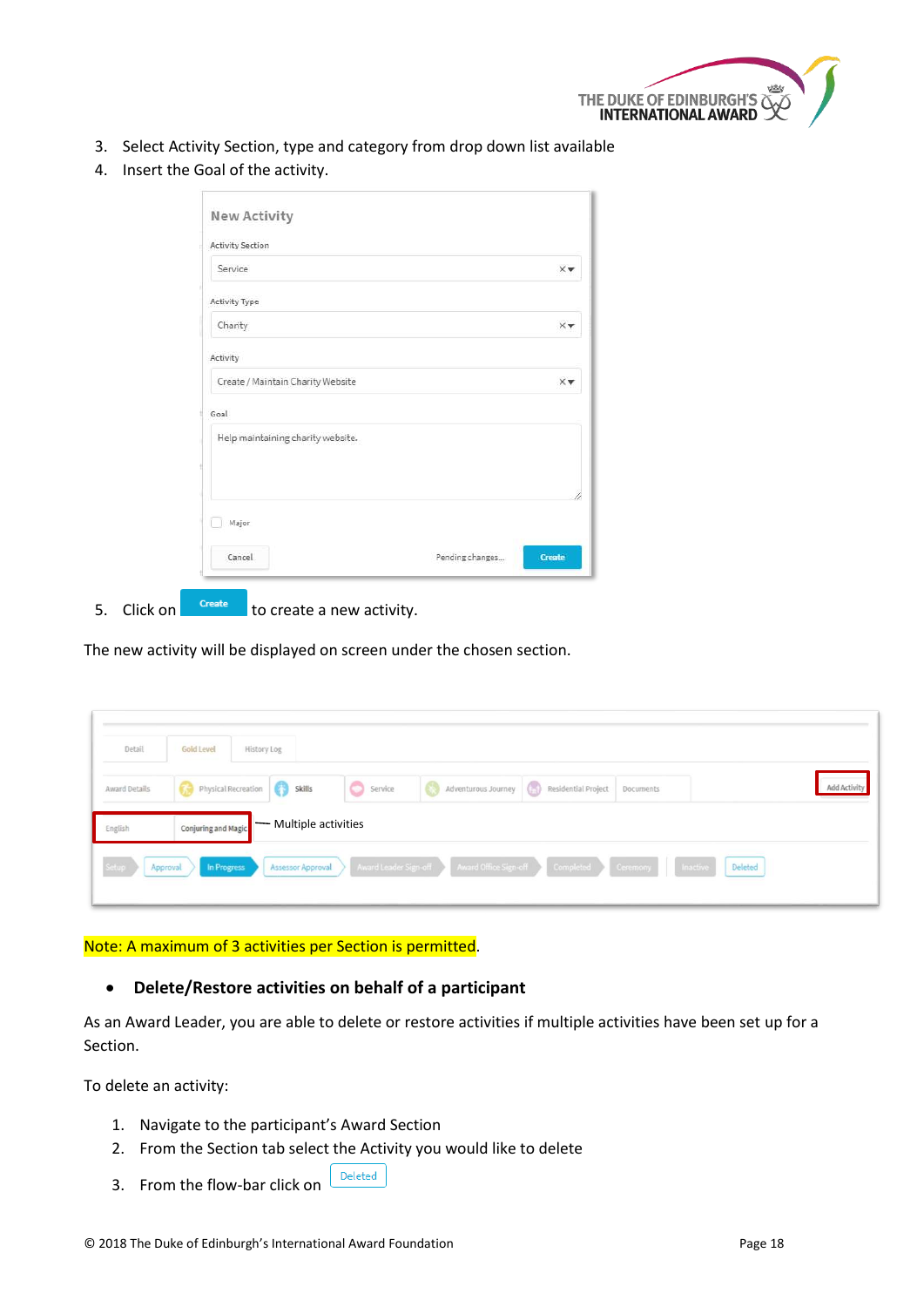

4. Confirm your choice.

The activity will be removed from the participant's ORB profile.

**Restore Activity** To restore the activity navigate to the participant's Section and click on

| Setup Approval In Progress Assessor Approval Award Leader Sign-off Award Office Sign-off Completed Ceremony Inactive |  |  | Deleted |
|----------------------------------------------------------------------------------------------------------------------|--|--|---------|
| This activity is deleted. You can restore it by clicking the button below.<br><b>Restore Activity</b>                |  |  |         |

#### <span id="page-19-0"></span>**Add a document on behalf of a participant**

To add a document to the participant's Award:

- 1. Click on the  $\sqrt{P}$  pocuments tab
- Create new 2. Click on
- 3. Insert Title and description
- 4. Select the activity the document refers to from the dropdown list available
- 5. Choose file and click on a subset of the bottom of the page

| Upload new document                           |  |
|-----------------------------------------------|--|
| Title                                         |  |
| Picture Hockey match                          |  |
| Description                                   |  |
| This is a picture taken during a hockey match |  |
|                                               |  |
|                                               |  |
| <b>Description</b>                            |  |

#### <span id="page-19-1"></span>**Track a participant's history**

You can track a participant's history including any modifications or approvals made:

1. Click on the tab  $\frac{H_{\text{istory Log}}}{\text{distivity}}$  within the participant's profile

2. The participant's history will be then displayed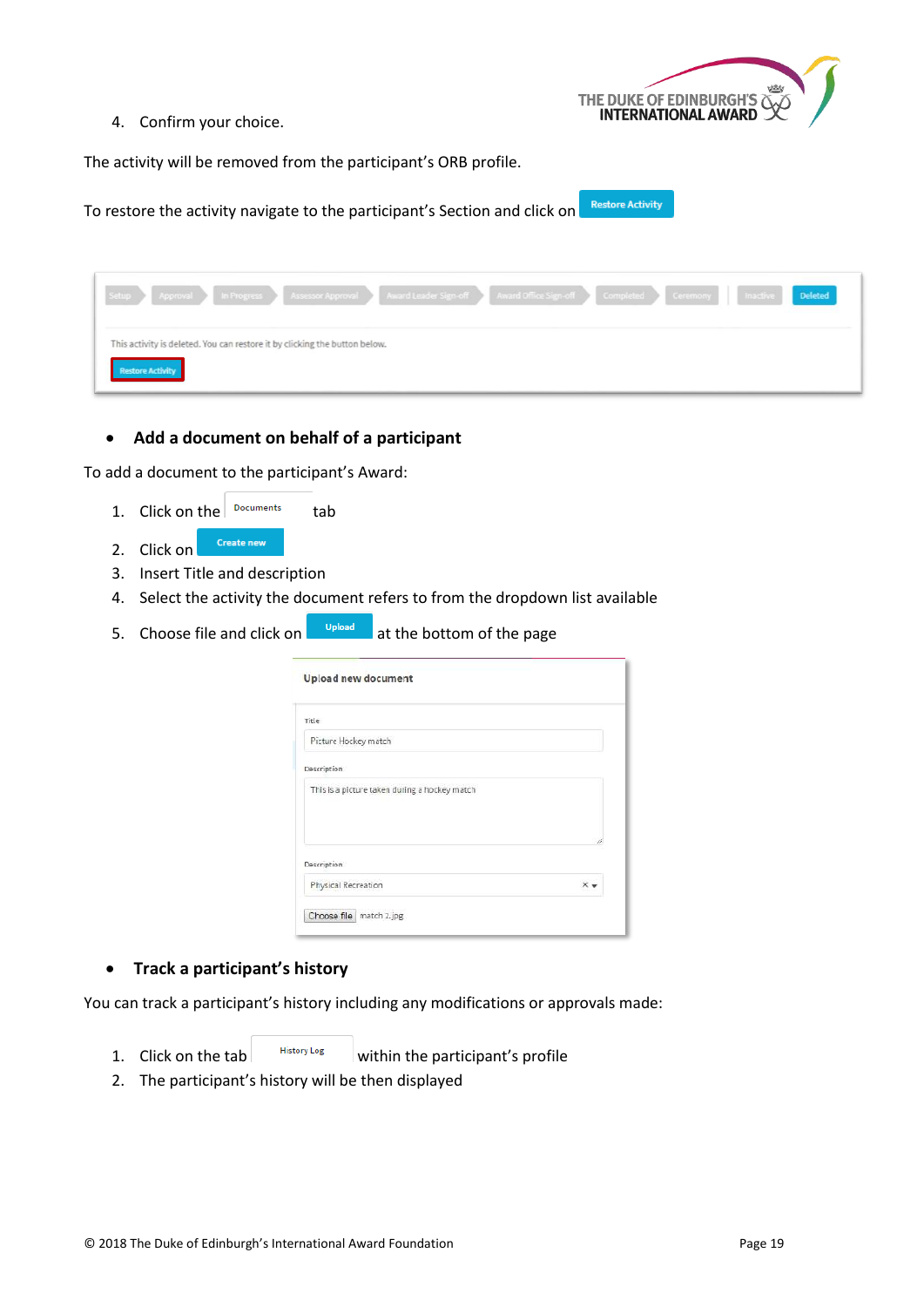

*Example history*

| Detail     | Bronze Level | <b>History Log</b>                                                                                                 |  |  |  |
|------------|--------------|--------------------------------------------------------------------------------------------------------------------|--|--|--|
| Date       | Description  |                                                                                                                    |  |  |  |
| 04/05/2017 |              | is1-IAF-Superuser Staff1is1-IAF-Superuser Staff1 has approved the App Design activity of Sarah Walker participant. |  |  |  |
| 04/05/2017 |              | is1-IAF-Superuser Staff1is1-IAF-Superuser Staff1 did not approve the Netball activity of Sarah Walker participant. |  |  |  |
| 04/05/2017 |              | Sarah Walker Sarah Walker requested signoff of the ajPreparationAndTraining of Sarah Walker participant.           |  |  |  |

#### <span id="page-20-0"></span>**Generating a participant's Award Summary report**

You can download a PDF containing all of your participant's Award information such as activities and logs. To download a participant's Summary report:

- 1. Navigate to your participant's Award
- & Award Settings 2. From the tab 'Award detail' click on
- 3. Click on  $\left|\frac{\text{Generate report}}{\text{and confirm your choice}}\right|$
- 4. A PDF file will be automatically downloaded for you to save

#### <span id="page-20-1"></span>**Submitting a section on behalf of a participant**

As an Award Leader, you can submit a section for Award Leader sign-off on behalf of your participant.

N.B It is recommended that all logs have been added and the section is complete based on minimum time requirements and minimum hours required.

To change the status of a section to Award Leader Sign-off:

- 1. Navigate to your participant's Award Section
- 2. Change the status of the section from 'In Progress' to 'Assessor Approval' by clicking on the 'Assessor Approval' button in the workflow bar.



- If approval is received via the email generated by the ORB and sent to the Activity Assessor, the workflow bar will move automatically to Section sign-off once approval is given
- If assessment has been received in hand, you can move the workflow bar manually to Section sign-off once you have uploaded the report in the documents section tab

The section will be displayed in the To-Do List of your Award Unit under 'Section sign-off' tab.

The Section must be reviewed before sending to Award office approval. This can be done via the To-Do List *(a)* or moving the workflow bar to 'Award office sign-off', after navigating to the participant's section. *(b).*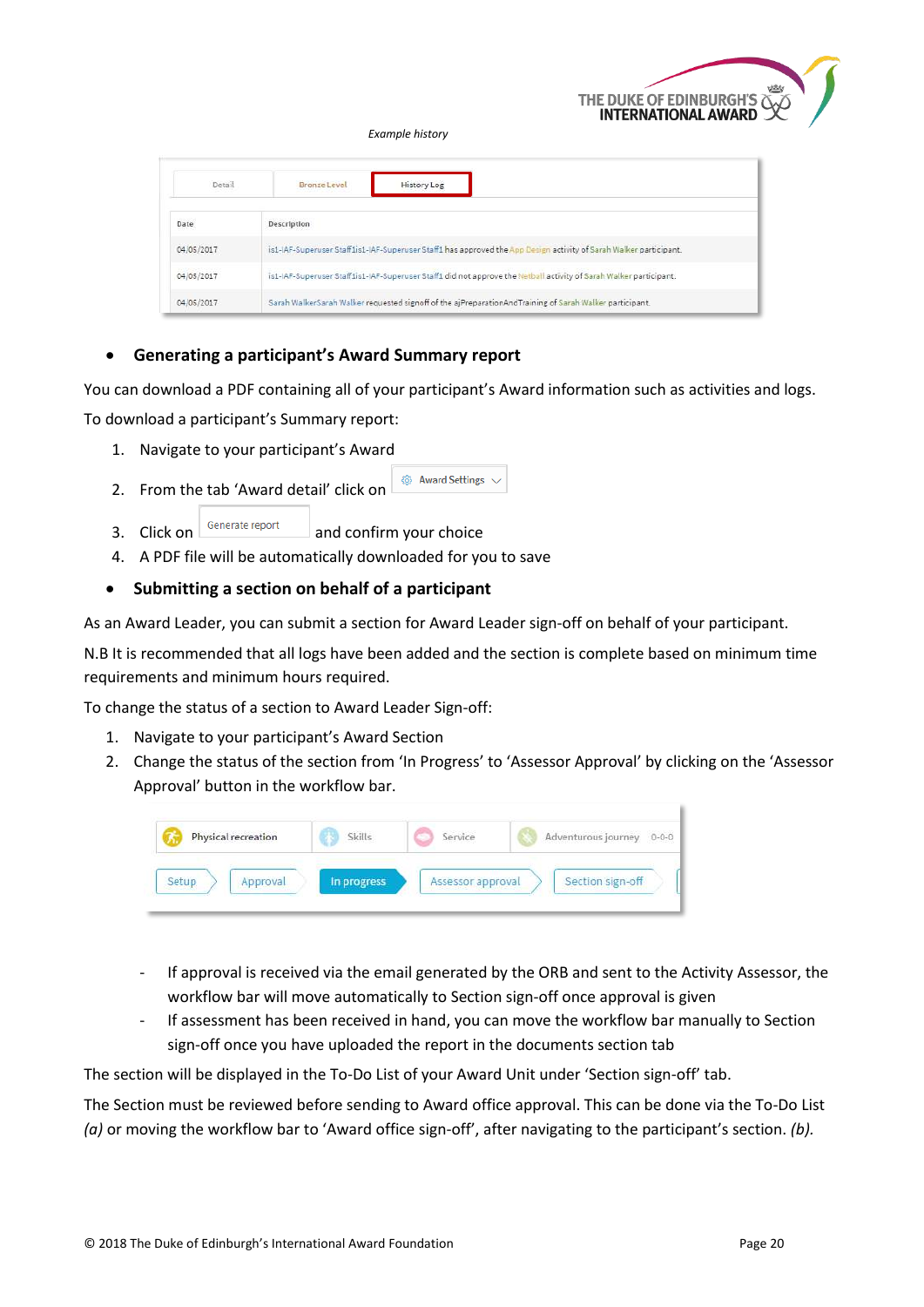

|                   |                             |                          | (b)               | Approval via the To-Do List |      |                                                                   |              |                              |          |                                |               |
|-------------------|-----------------------------|--------------------------|-------------------|-----------------------------|------|-------------------------------------------------------------------|--------------|------------------------------|----------|--------------------------------|---------------|
|                   | Registration (1)            | Activity Approval (8)    |                   | Section Sign-off (1)        |      | Adventurous Journey (1)                                           |              | Award Sign-off               |          | <b>Unassigned Participants</b> |               |
|                   | Physical Recreation 1       | Ø<br>Skills 0            | o                 | Œ<br>Service<br>$\Omega$    |      | Residential Project 0                                             |              |                              |          |                                |               |
| ID                | <b>First Name</b>           | <b>Last Name</b>         | Level             | Finished                    | Logs | Assessor approval                                                 |              | <b>Note for Award Leader</b> |          | <b>Action</b>                  |               |
| 56                | Sarah                       | Walker                   | <b>BRONZE</b>     |                             | View | <b>View</b>                                                       | $\checkmark$ | View                         |          | <b>Approve</b>                 | <b>Revise</b> |
|                   | GA.<br><b>Award Details</b> | 6<br>Physical Recreation | Skills            | (c)<br>Service              |      | Approval via the workflow bar<br>Adventurous Journey<br>Documents |              |                              |          |                                | Add Activity  |
| Setup<br>Finished | Approval                    | In Progress              | Assessor Approval | Award Leader Sign-off       |      | ward Office Sign-off                                              | Completed    | Ceremony                     | Inactive |                                | Action        |
|                   |                             |                          |                   |                             |      |                                                                   |              |                              |          |                                |               |
|                   | 05/03/2018                  |                          |                   |                             |      |                                                                   |              |                              |          | Approve                        | Revise        |

#### **Submitting an Award on behalf of a participant**

As an Award Leader, you can submit an Award for Award Leader sign-off on behalf of your participant.

It is recommended that all logs have been added and all sections are complete based on minimum time requirements and minimum hours required.

The Award must be reviewed before sending to Award office approval. This can be done via the To-Do List *(a)* or moving the workflow bar to 'Award office sign-off', after navigating to the participant's Award. *(b).*

*(a) Approval via the To-Do List*

|        | Registration (2)                                                 | Activity Approval (8)                                                                               | Section Sign-off (1)                                                         | Adventurous Journey                                                                                  | Award Sign-off (1)                                     | Unassigned Participants |                                 |
|--------|------------------------------------------------------------------|-----------------------------------------------------------------------------------------------------|------------------------------------------------------------------------------|------------------------------------------------------------------------------------------------------|--------------------------------------------------------|-------------------------|---------------------------------|
| 1D     | First Name                                                       | Last Name                                                                                           | Previous Level                                                               | Current Level                                                                                        | <b>Registration Date</b>                               | Note                    | Action                          |
| 56     | Sarah                                                            | Walker                                                                                              | $\sim$                                                                       | SILVER COLD<br><b>BRONZE</b>                                                                         | 12/04/2017                                             | View                    | <b>Approve</b><br><b>Revise</b> |
|        | Detail<br><b>Award Details</b><br><b>Registration Assessment</b> | Silver Level<br>Bronze Level<br>$\mathbb{C}$<br>Physical Recreation<br><b>Registration Approval</b> | (b)<br>History Log<br>6<br>Service.<br><b>Skills</b><br>In Progress<br>Setup | Approval via the workflow bar<br>$\mathbb{C}^n$<br>Adventurous Journey<br>Award Leader Sign-off<br>× | <b>Documents</b><br>Award Office Sign-off<br>Completed | Ceremony                | Add Activity<br><b>Inactive</b> |
| 1D     |                                                                  | <b>First Name</b>                                                                                   | <b>Last Name</b>                                                             | Email                                                                                                |                                                        |                         | Action                          |
| PNCOD1 | 2002013                                                          | Name                                                                                                | Name                                                                         | Name@vahoo.co.uk                                                                                     |                                                        |                         | Revise<br><b>Approve</b>        |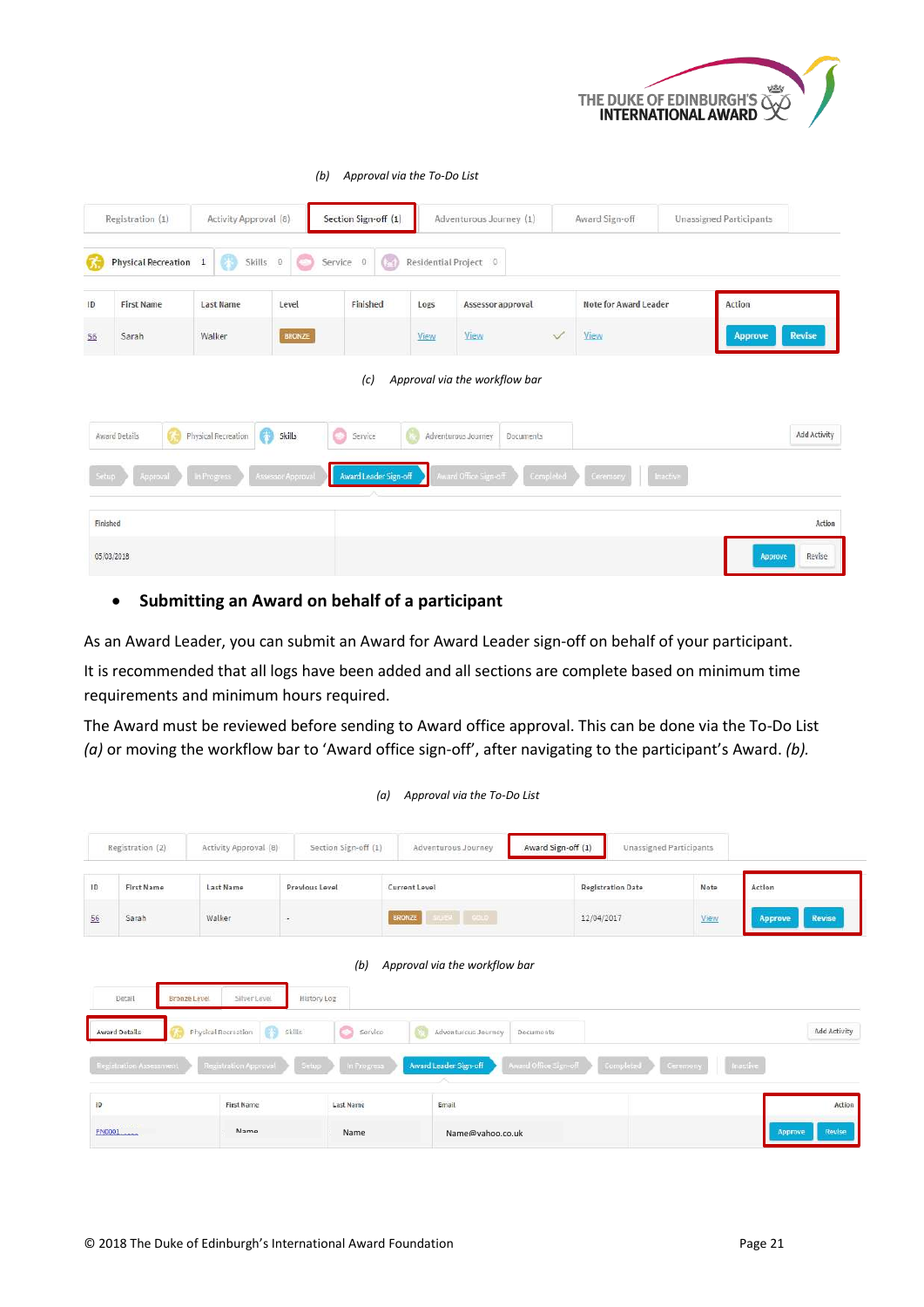

#### <span id="page-22-0"></span>**Mark a participant as Inactive**

As an Award Leader you can mark a participant's Award as inactive by navigating to their Award. From the workflow bar displayed in the Award detail tab, click on the option 'Inactive'

| Detail               | Bronze Level<br>History Log               |                               |                                                                                                                             |             |
|----------------------|-------------------------------------------|-------------------------------|-----------------------------------------------------------------------------------------------------------------------------|-------------|
| <b>Award Details</b> | Physical Recreation Skills Skills Service | Adventurous Journey Documents |                                                                                                                             | Add Activit |
|                      |                                           |                               | Registration Assessment Registration Approval Solup In Progress Award Leader Sign of Award Office Sign of Completed Commony | Inactive    |

To deactivate a participant's account:

- 1. Navigate to the participant's profile details tab *(a)*
- 2. Click on 'Account Settings' in Overview tab *(a)*
- 3. Change the status to 'Inactive'
- 4. Click on 'Change state'

|        |                                              | <b>Award Details Overview</b><br>(a) |                                          |                                                               |                                        |                                            |
|--------|----------------------------------------------|--------------------------------------|------------------------------------------|---------------------------------------------------------------|----------------------------------------|--------------------------------------------|
| Detail | Bronze Level                                 |                                      |                                          |                                                               |                                        |                                            |
| $\sim$ | Title<br>Mr.<br>First Name<br>Participant_b0 | $\times$ $\star$                     | Overview<br>Age<br>22<br>Level<br>BRONZE | Organization<br>Albany Park Sailing Centre<br>$21.078$ $60.0$ | <b>Registration Date</b><br>01/01/1970 | <b>Account Settings</b><br>State<br>Active |

#### *(b) Pop-up*

| $\times$ |
|----------|
|          |
|          |
|          |
|          |

### <span id="page-22-1"></span>Adventurous Journey Overview

By using the Online Record Book, Award Leaders will be able to:

- Create and manage new Adventurous Journey Events
- Create and manage new Adventurous Journey Libraries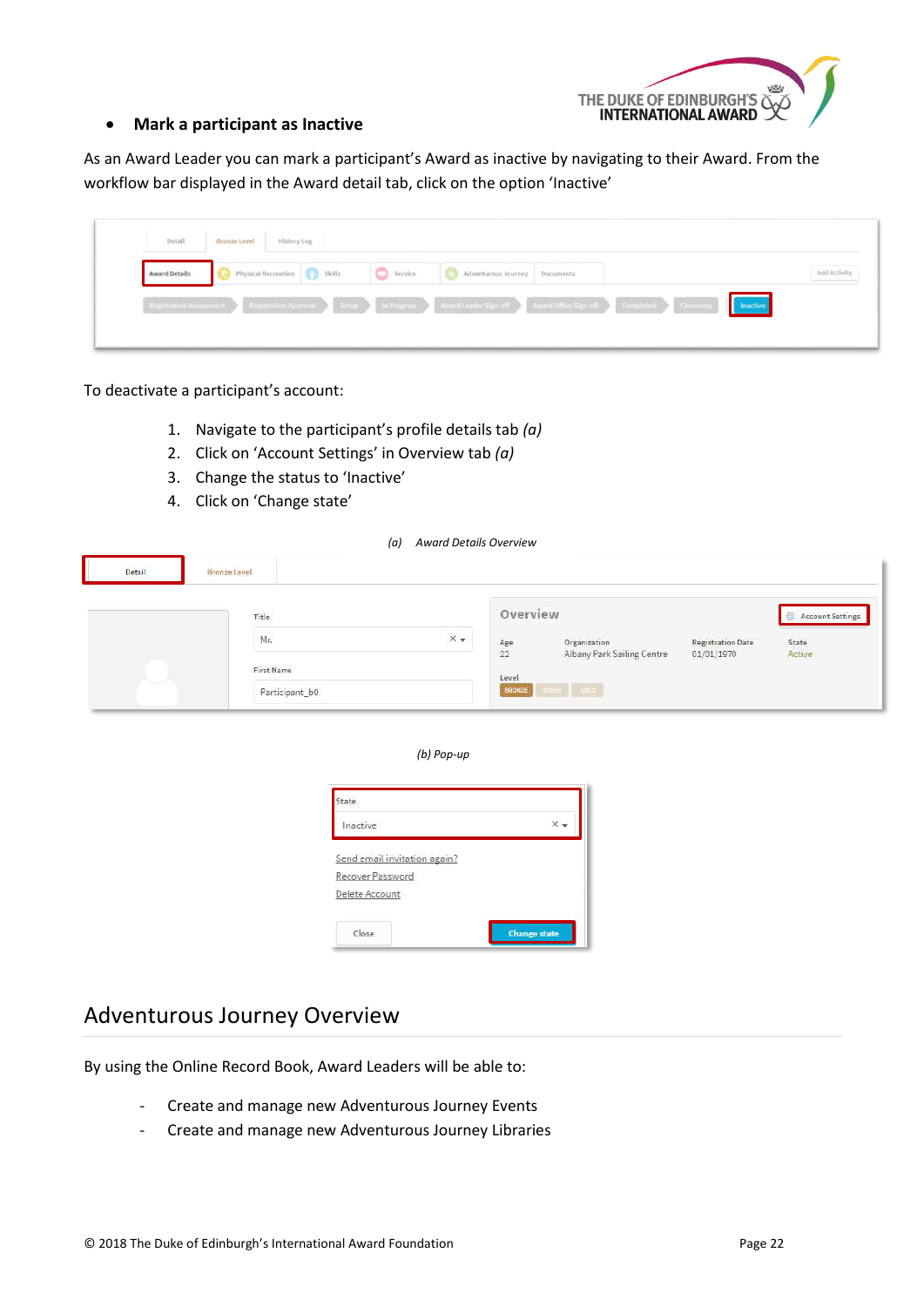

| AJ<br>tabs | <b>My Events</b> | <b>All Events</b>       | <b>Adventurous Journey Templates</b> |                         |                               | Action buttons-   |                                               |                         | <b>New Template</b> |                         |                   | <b>New Adventurous Journey Event</b>  |
|------------|------------------|-------------------------|--------------------------------------|-------------------------|-------------------------------|-------------------|-----------------------------------------------|-------------------------|---------------------|-------------------------|-------------------|---------------------------------------|
|            | Search           |                         | <b>Journey Category</b><br>Select    |                         | <b>Journey Type</b><br>Select |                   | <b>Filters</b>                                |                         |                     |                         |                   | <b>Filter</b><br>Number of records: 0 |
|            | Name<br>ID<br>÷  | <b>Journey Category</b> | ┳                                    | <b>Journey Activity</b> | <b>Journey Type</b>           | <b>Award Unit</b> | <b>Start Date</b><br>$\overline{\phantom{a}}$ | $\overline{\mathbf{v}}$ | <b>End Date</b>     | $\overline{\mathbf{v}}$ | <b>Created by</b> | Participants                          |

#### <span id="page-23-0"></span>**Creating a new Adventurous Journey Event**

To create a new Adventurous Journey Event:

1. Select  $\frac{1}{2}$  Adventurous Journey from the menu

- 2. Select "New Adventurous Journey Event"
- 3. Add all details of Journey and give the AJ a name to make it identifiable to you and your participants
- 4. Press 'Save' to save your changes

#### <span id="page-23-1"></span>**Inviting participants to an Adventurous Journey Event**

To invite participants to an Adventurous Journey Event:

- 1. Navigate to the Adventurous Journey you would like to modify
	- Journeys created by you will be displayed under 'My Events tab'
	- Journeys created by contacts in your Unit will be displayed under 'All Events'
- 2. Click on the Event ID
- Participants 3. Click on the tab

H.,

- 4. Click on the button **Manage Participants** displayed on the right
- 5. A list of suitable participants will be presented in a list. Select those you wish to invite. *You can narrow the selection of participants by typing in their names*
- 6. Click 'Set participants' to save your changes

| 56 | Sarah          | <b>CONTRACTOR</b><br>Walker    | testaward00@gmail.com   | <b>BRONZE</b> | <b>Remove</b> |
|----|----------------|--------------------------------|-------------------------|---------------|---------------|
| 16 | Participant_b0 | $\Rightarrow$<br>BronzeStarted | dofeuat+pb0@gmail.com   | <b>BRONZE</b> | <b>Remove</b> |
| 62 | Betty.         | Letty                          | testaward00+2@gmail.com | <b>BRONZE</b> | <b>Remove</b> |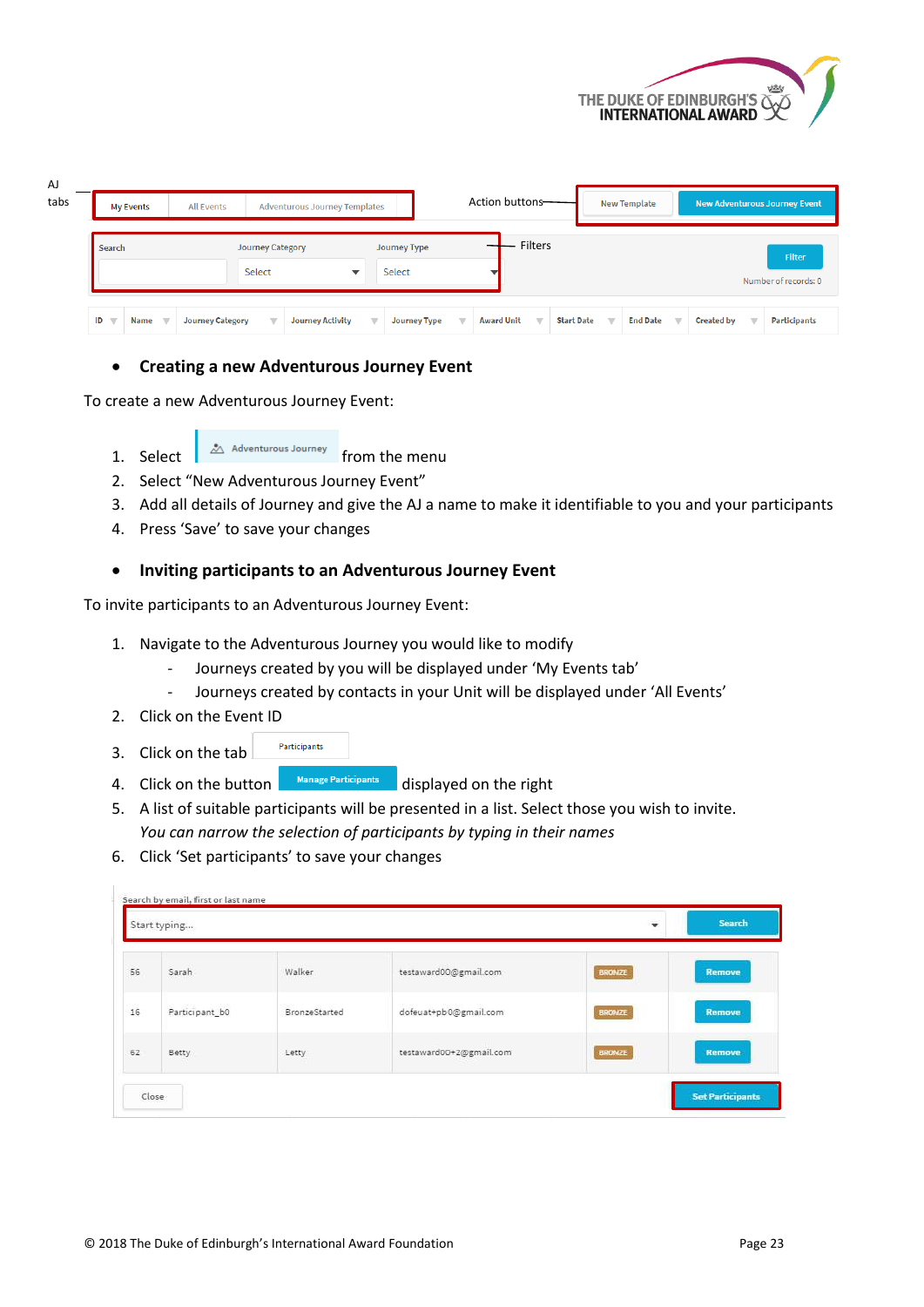

You can choose to remove participants selecting the option 'Remove', displayed in the pop-up.

Once you have linked participants to an Adventurous Journey Event, they will be notified and the Event details will be displayed on their profile.

#### <span id="page-24-0"></span>**Adding files to an Adventurous Journey Event**

To add files or documents to and Adventurous Journey Event:

1. Navigate to the Adventurous Journey you would like to add files to

|                | Yeta        | Participants | <b>Additional files</b> |
|----------------|-------------|--------------|-------------------------|
| Select the tab |             |              |                         |
| Click on       | Upload file |              |                         |

- 4. In the pop up, give the file a title and description and search for the document you wish to upload
- **Upload** 5. Select

| <b>Action</b> |                  |
|---------------|------------------|
|               | <b>View more</b> |

6. You can view, edit and delete files by selecting

#### <span id="page-24-1"></span>**Deleting an Adventurous Journey Event**

To delete an Adventurous Journey:

- 1. Navigate to the Adventurous Journey you would like to modify
- Adventurous Journey Settings 2. Click on
- 3. From the pop-up click on 'Remove' and confirm your choice

|        | <b>Adventurous Journey Settings</b> |  |  |
|--------|-------------------------------------|--|--|
| Remove |                                     |  |  |
|        |                                     |  |  |

#### <span id="page-24-2"></span>**Creating a new Adventurous Journey template**

To create a new Adventurous Journey Event:

- 1. Select  $\overline{a}$  Adventurous Journey from the menu
- 2. Select "New Template"
- 3. Fill all details of your template
- 4. Press 'Save' to save your changes

All templates are found with the  $\vert$  adventurous Journey Templates tab and can be used when creating a new event: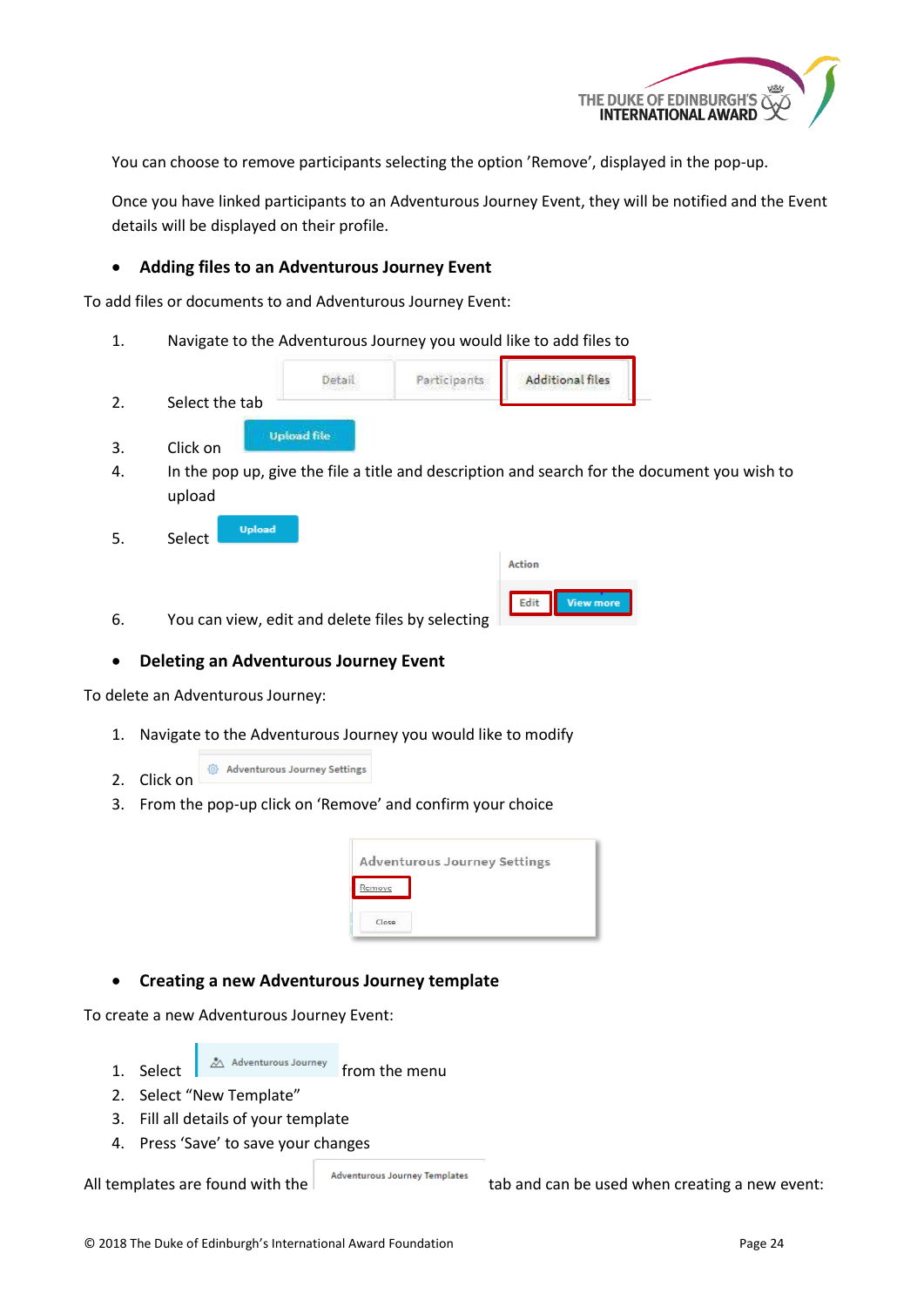1. Select  $\int_{0}^{\infty}$  Adventurous Journey from the menu

- 2. Select "New Adventurous Journey Event"
- 3. Click on the option **Select Template** displayed at the top of the screen
- 4. In the pop-up displayed click on the template you would like to use from the list of templates *(a)*
- 5. The template will automatically populate your new Event

*(a) Pop-up displayed*

|             | ÷<br>Select             | Select                  | Filter<br>$\overline{\mathbf{v}}$ |
|-------------|-------------------------|-------------------------|-----------------------------------|
| ID.         | <b>Journey Category</b> | <b>Journey Activity</b> | Location                          |
| $\mathbf 1$ | Bushwalking             | Expedition              | Lake District                     |

#### <span id="page-25-0"></span>**Delete an Adventurous Journey Template**

To delete an Adventurous Journey template:

- 1. Navigate to the Adventurous Journey Template you would like to modify
- @ Adventurous Journey Template Settings 2. Click on
- 3. From the pop-up click on 'Remove' and confirm your choice

|        | Adventurous Journey Template Settings |
|--------|---------------------------------------|
| Remove |                                       |
| Close  |                                       |

### <span id="page-25-1"></span>My Organisation Overview

You can browse your Award Unit details and contacts by clicking on 'My Organisation' from the side menu bar.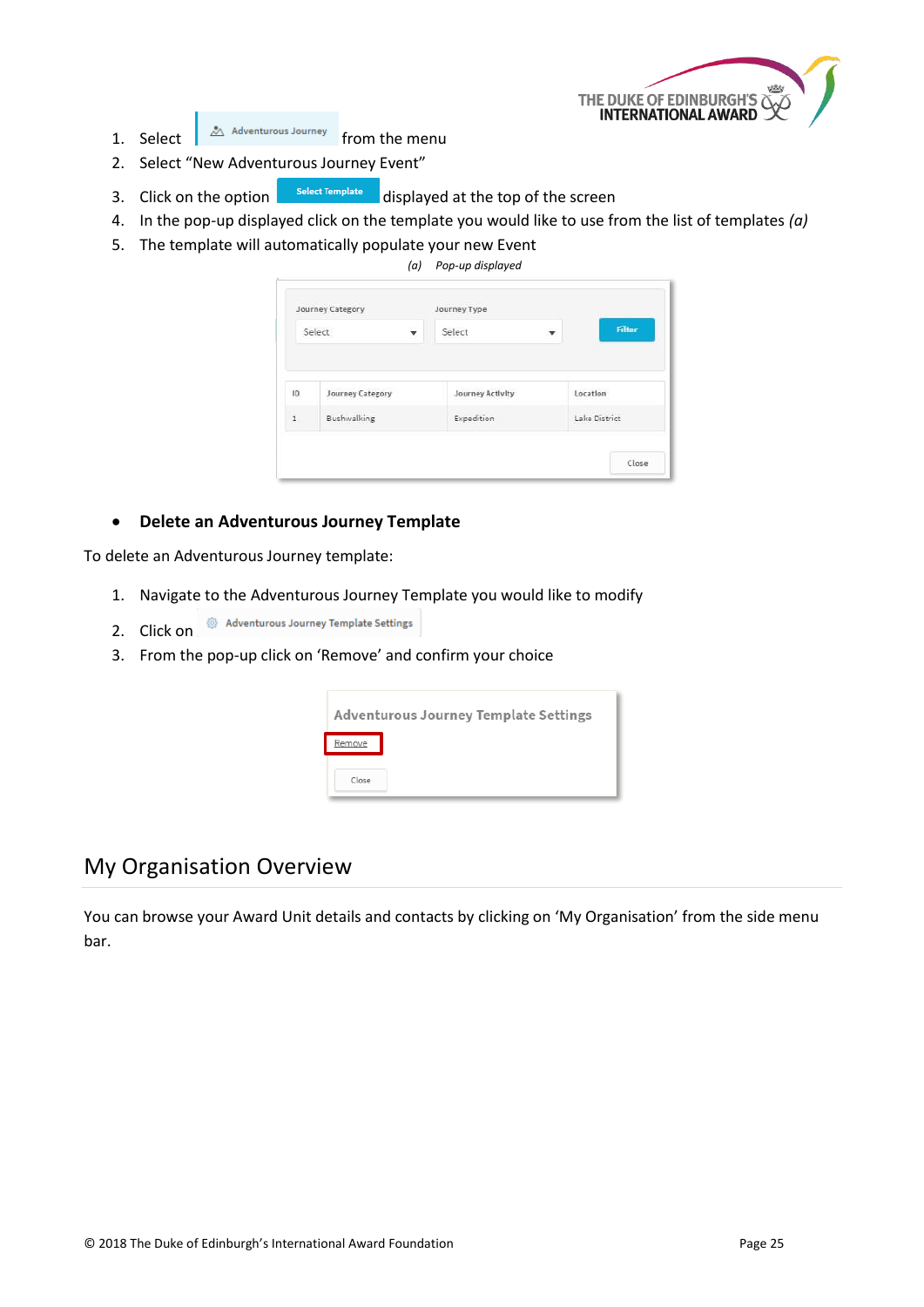

| <b>Organisation Details</b>               | $\overbrace{\hspace{25mm}}^{ }$<br>Contacts<br>Payment | Organisation tab                                                                                                                                                     |                                            |                                       |
|-------------------------------------------|--------------------------------------------------------|----------------------------------------------------------------------------------------------------------------------------------------------------------------------|--------------------------------------------|---------------------------------------|
|                                           |                                                        | International Region<br>National Award Authority<br>Europe, Mediterranean, Ar<br>NAO_UK<br>ab States (EMAS)<br>Created at<br>Active Participants<br>43<br>19/06/2017 | <b>Total Participants</b><br>44            | <b>Active Leaders</b><br>$\mathbf{6}$ |
| Name                                      |                                                        |                                                                                                                                                                      |                                            |                                       |
| Albany Park Sailing Centre                |                                                        | <b>Authorising Contact</b>                                                                                                                                           |                                            | Change                                |
| Type<br>Independent School<br>$\times$    | Authorising<br>contact/<br>Coordinator                 | First Name<br>Violet<br>Email<br>testaward00+unit2@gmail.com                                                                                                         | Last Name<br>Davi<br>Phone<br>+44200000000 |                                       |
| Phone Number                              | details<br>Fax                                         |                                                                                                                                                                      |                                            |                                       |
| ш.<br>+4207777277203                      | 23<br>+933023223                                       | Coordinators                                                                                                                                                         |                                            | Add coordinator                       |
| Website                                   | Facebook                                               | First Name<br>Violet                                                                                                                                                 | Last Name<br>Davi                          | $\times$                              |
|                                           |                                                        | Email<br>testaward00+unit2@gmail.com                                                                                                                                 | Phone<br>+442000000000                     |                                       |
|                                           |                                                        |                                                                                                                                                                      |                                            |                                       |
| <b>Billing Address</b>                    |                                                        | <b>Shipping Address</b>                                                                                                                                              |                                            | Same as Billing                       |
|                                           |                                                        | Address First Line                                                                                                                                                   |                                            |                                       |
| St Anne's Road                            |                                                        | St Anne's Road                                                                                                                                                       |                                            |                                       |
| Address First Line<br>Address Second Line |                                                        | Address Second Line                                                                                                                                                  |                                            |                                       |
| line24174/6                               |                                                        | line2 4174/6                                                                                                                                                         |                                            |                                       |
| State/Province/Region                     | City                                                   | State/Province/Region                                                                                                                                                | City                                       |                                       |
| London                                    | London                                                 | London                                                                                                                                                               | London                                     |                                       |
| Post Code                                 |                                                        | Post Code                                                                                                                                                            |                                            |                                       |

#### <span id="page-26-0"></span>**Editing your Award Unit's details/logo**

To change any details about your Award Unit:

- 1. Click on the field you would like to change and overwrite the information displayed
- 2. Click on  $\begin{array}{|c|c|} \hline \text{Save} & \text{at the bottom of the screen to save your changes} \hline \end{array}$
- 3. To change your logo, click on the LOGO area
- 4. Select and open your logo image when prompted
- 5. Click on  $\begin{array}{|c|c|} \hline \text{Save} & \text{at the bottom of the screen to save your changes} \hline \end{array}$

#### <span id="page-26-1"></span>**Editing the Authorising contact / Award Coordinator**

To edit your Unit's authorising contact or Award coordinator:

- 1. Navigate to your Organisation's details tab
- 2. Click on the change button displayed where the authorising contact or coordinator contact's details are displayed
- 3. Select the new contact from the drop-down list displayed in the pop-up box
- 4. Click on 'Set' to set the new authorising contact or coordinator

*Authorising contact / coordinator details*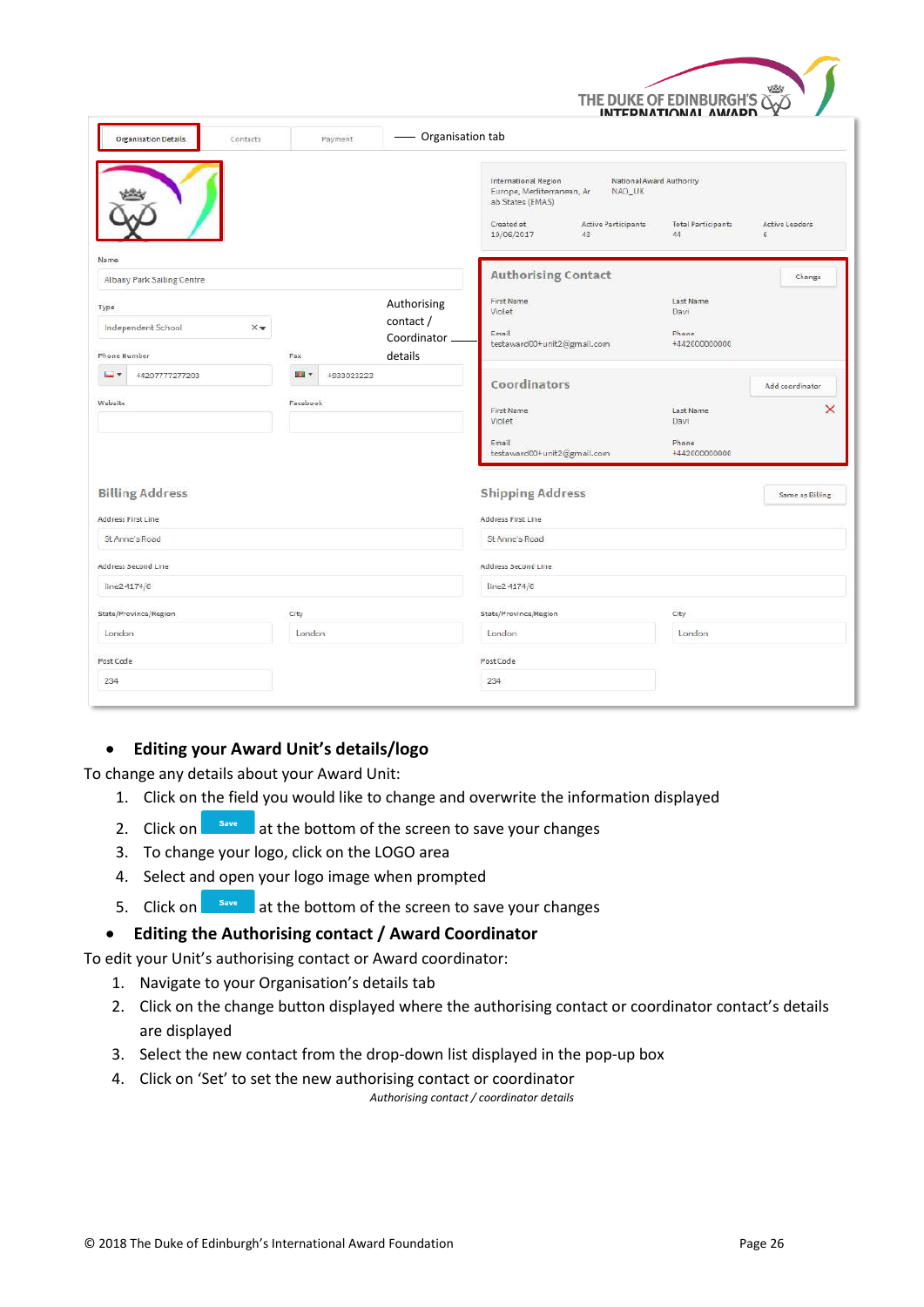|                                                                            |                        | THE DUKE OF EDINBURGH'S |
|----------------------------------------------------------------------------|------------------------|-------------------------|
| Authorising Contact                                                        |                        | Change                  |
| First Name<br>Violet                                                       | Last Name<br>Davi      |                         |
| Email<br>testaward00+unit2@gmail.com                                       | Fhone<br>+442000000000 |                         |
| Coordinators                                                               |                        | Add coordinator         |
| First Name<br>John                                                         | Last Name<br>Casey     | ×                       |
| Email<br>testaward00+222@gmail.com                                         | Phone<br>+442000000000 |                         |
| Pop-up                                                                     |                        |                         |
| Organisation contact                                                       |                        |                         |
| Award Leader1 InAlbanyPark <dofeuat+al1@gmail.com></dofeuat+al1@gmail.com> |                        | $\times$                |
|                                                                            |                        |                         |

To add multiple coordinators click on the  $\Box$  Add coordinator option displayed and select the organisation you would like to add the coordinator to.

Contacts List Overview

|                            | Organisation Details<br>Contacts |                  |                          |                                                            | <b>New Contact</b> |
|----------------------------|----------------------------------|------------------|--------------------------|------------------------------------------------------------|--------------------|
| Search                     |                                  | Search bar       |                          |                                                            | Filter             |
|                            |                                  |                  |                          |                                                            |                    |
| 1D                         | First Name                       | <b>Last Name</b> | Email                    | System Rights                                              |                    |
|                            | Award Leader1                    | InAlbanyPark     | dofeuat+al1@gmail.com    | Leader                                                     |                    |
| AL000000012<br>AL000000077 | Yogesh Sharma                    | Leader           | orb.nextgen@intaward.org | LeaderAward VerifierAdventurous Journey AssessorInstructor |                    |

In the Contacts tab, you can view the list of contacts in your Organisation.

To view more information about the contacts listed, just click on the contact's ID. Their profile page will then appear if this option has been enabled by your NAO / RO.

#### <span id="page-27-0"></span>**Adding new contacts**

You can add new contacts within your Award Unit:

- 1. Click on the  $\tan \frac{\text{Contents}}{\text{οntacts}}$  within © My Organisation
- **New Contact** 2. Select the option
- 3. Fill all contact information necessary from the pop-up displayed *(a)*
- 4. Click on **Create** to finish creating your new contact

*(a) Contact information*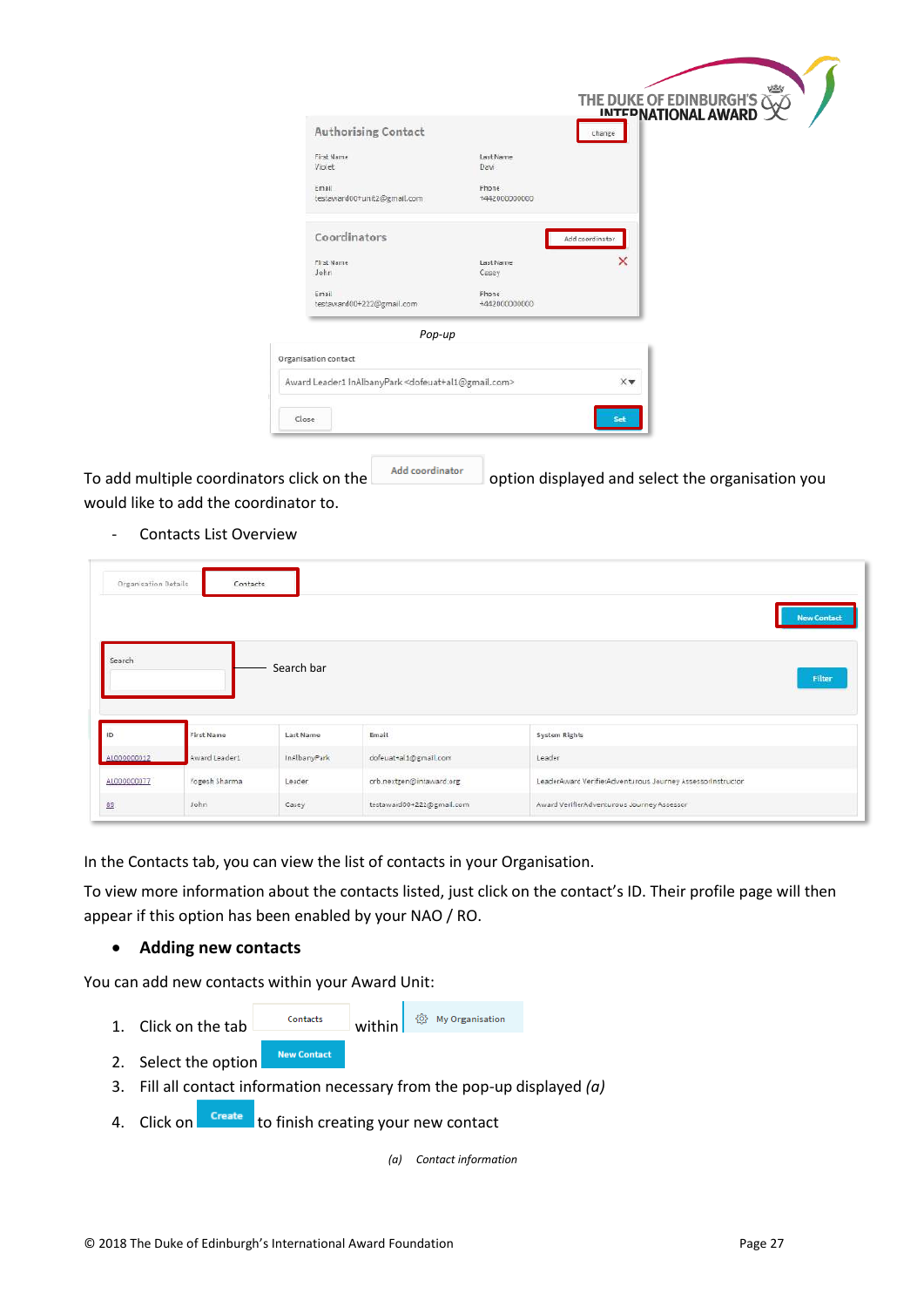|                            |            |                       | $\overline{\phantom{a}}$<br>THE DUKE OF EDINBURGH'S WINTERNATIONAL AWARD |    |
|----------------------------|------------|-----------------------|--------------------------------------------------------------------------|----|
| <b>Contact Information</b> |            | Address               |                                                                          |    |
| Title:                     |            | Address First Line    |                                                                          |    |
| Mrs. Xw                    |            | St John's Road        |                                                                          |    |
| First Name                 |            | Address Second Line   |                                                                          |    |
| Viola                      |            |                       |                                                                          |    |
| Last Name                  |            | State/Province/Region | City                                                                     |    |
| Davis                      |            |                       | London                                                                   |    |
| Email                      |            | Fost Code             | Country.                                                                 |    |
| testaward00@gmail.com      |            | SW13AP                | <b>UK</b>                                                                | XW |
| <b>Phone Number</b>        | Phone Type |                       |                                                                          |    |
| 田 +<br>+442000000000       | Mobile     | X w                   |                                                                          |    |
| Date of Birth              |            |                       |                                                                          |    |
| 曲<br>01/05/1980            |            |                       |                                                                          |    |

- 1. The new contact details page will be displayed
- 2. Click on  $\left[\begin{array}{cc} \n\frac{\text{Add Role}}{\text{Add Role}}\n\end{array}\right]$  within the 'Role' section *(b)*
- 3. From the 'Role' dropdown displayed on the pop-up menu select the correct role to the newly created contact *(c)*

*(b) Role section*

4. Click on 'Add' to add the role to the new contact *(c)*

| $10, 11010$ section<br>Role            |                     | Add Role |  |  |  |  |  |
|----------------------------------------|---------------------|----------|--|--|--|--|--|
| No roles                               |                     |          |  |  |  |  |  |
|                                        | (c) Add role pop-up |          |  |  |  |  |  |
| Add role                               |                     |          |  |  |  |  |  |
| Organisation                           | Role                |          |  |  |  |  |  |
| $\times$<br>Albany Park Sailing Centre | Award Leader        | $\times$ |  |  |  |  |  |
| Close:                                 |                     | Add      |  |  |  |  |  |

<span id="page-28-0"></span>The new user will receive an email notification with link to verify the email address and set their password.

### My Profile Overview

You can change your details at any stage by updating your profile on the ORB as well as add a new profile picture.

You can view your profile by clicking on your name on the top right corner and select the 'Profile' option.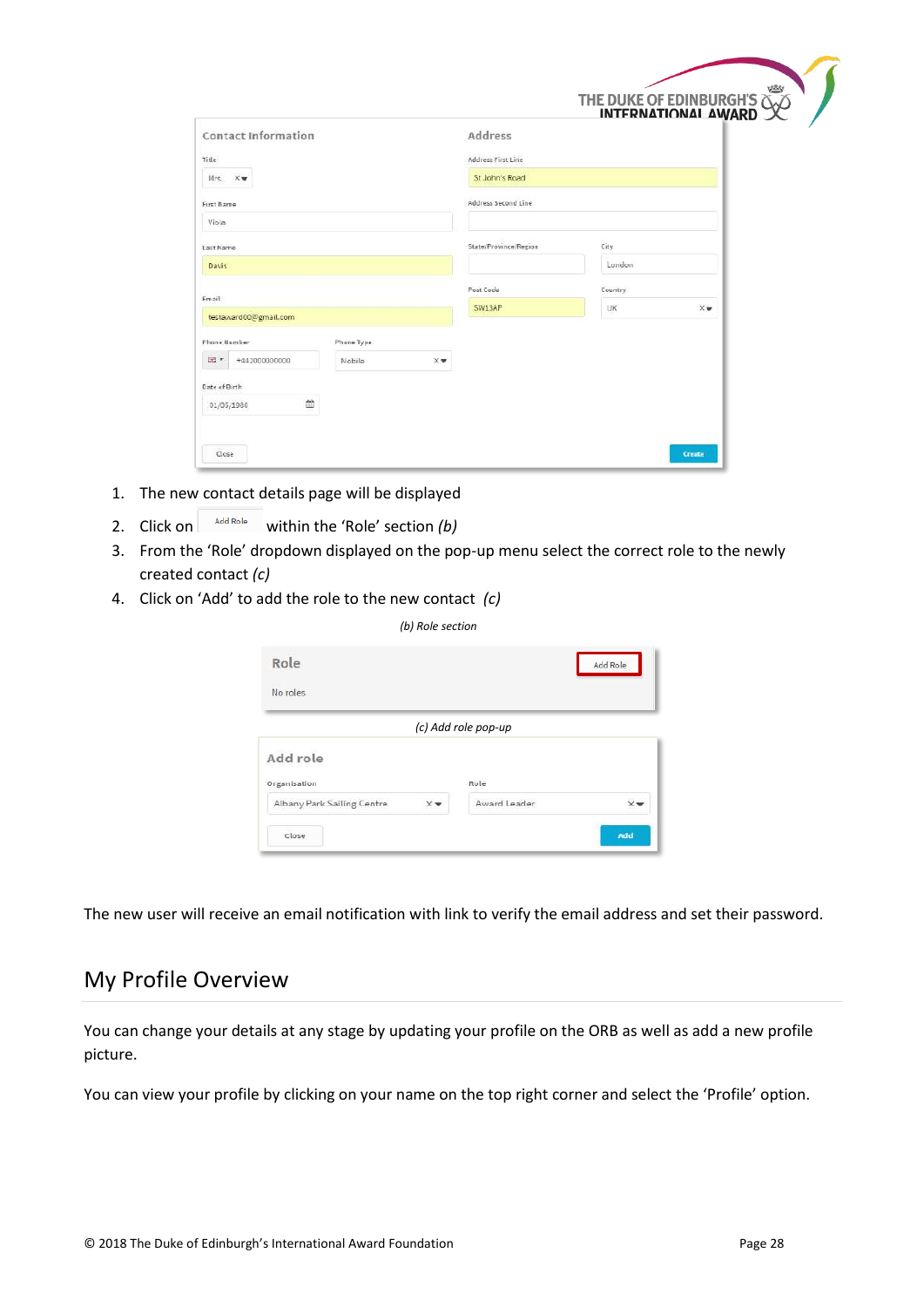

| John Casey<br>Albany Park Sailing Centre |
|------------------------------------------|
| Profile                                  |
| Switch Organisation                      |
| Logout                                   |

|                                                      |            |                      |                               | Training                     | Add training              |
|------------------------------------------------------|------------|----------------------|-------------------------------|------------------------------|---------------------------|
|                                                      | Title      |                      |                               | <b>Basic training</b>        |                           |
|                                                      | Mr.        |                      | $\times$                      | Expeditionary training       |                           |
| Profile                                              | First Name |                      |                               | Leadership of participants   |                           |
| picture                                              |            | Award (TEST)         |                               |                              |                           |
|                                                      | Last Name  |                      |                               | History                      | Add history record        |
| <b>Uplood picture</b><br>Ξñ                          | Leader     |                      |                               | Al Khor International School | $01/10/2008 - 01/10/2012$ |
| Email                                                |            |                      |                               |                              |                           |
| plcal@tifisis.co.uk                                  |            |                      | Change                        |                              |                           |
| Secondary email                                      |            |                      |                               |                              |                           |
|                                                      |            |                      |                               |                              |                           |
| Phone Number                                         |            | Phone Type           |                               |                              |                           |
| $\frac{12}{24}$ = +441234567890                      |            | Mobile               | $\times$ $\star$              |                              |                           |
| Secondary phone number                               |            | Secondary phone type |                               |                              |                           |
| ■▼ →                                                 |            | Select               | $\pmb{\mathrm{v}}$            |                              |                           |
| Date of Birth                                        |            |                      |                               |                              |                           |
| 01/10/2000                                           | 曲          |                      |                               |                              |                           |
|                                                      |            |                      |                               |                              |                           |
|                                                      |            |                      |                               |                              |                           |
|                                                      |            |                      |                               |                              |                           |
|                                                      |            |                      |                               |                              |                           |
|                                                      |            |                      |                               |                              |                           |
| Address                                              |            |                      |                               |                              |                           |
| Address<br>Address First Line<br>Address Second Line |            |                      |                               |                              |                           |
|                                                      |            |                      |                               |                              |                           |
| State/Province/Region                                |            | City.                |                               |                              |                           |
| State                                                |            | City                 |                               |                              |                           |
| Post Code                                            |            | Country              |                               |                              |                           |
| Zip                                                  |            | Australia            | $\times$ $\blacktriangledown$ |                              |                           |
|                                                      |            |                      |                               |                              |                           |
| Nationality                                          |            |                      |                               |                              |                           |
| Select                                               |            |                      | $\overline{\phantom{a}}$      |                              |                           |

- 1. To make any changes to your personal details, simply click on any of the fields displayed and overwrite the information
- 2. Press 'Save' to save your changes
- 3. To change your profile picture click on the profile picture
- 4. Select a picture from your local disk and crop/reposition, as necessary
- 5. Click on save to save your changes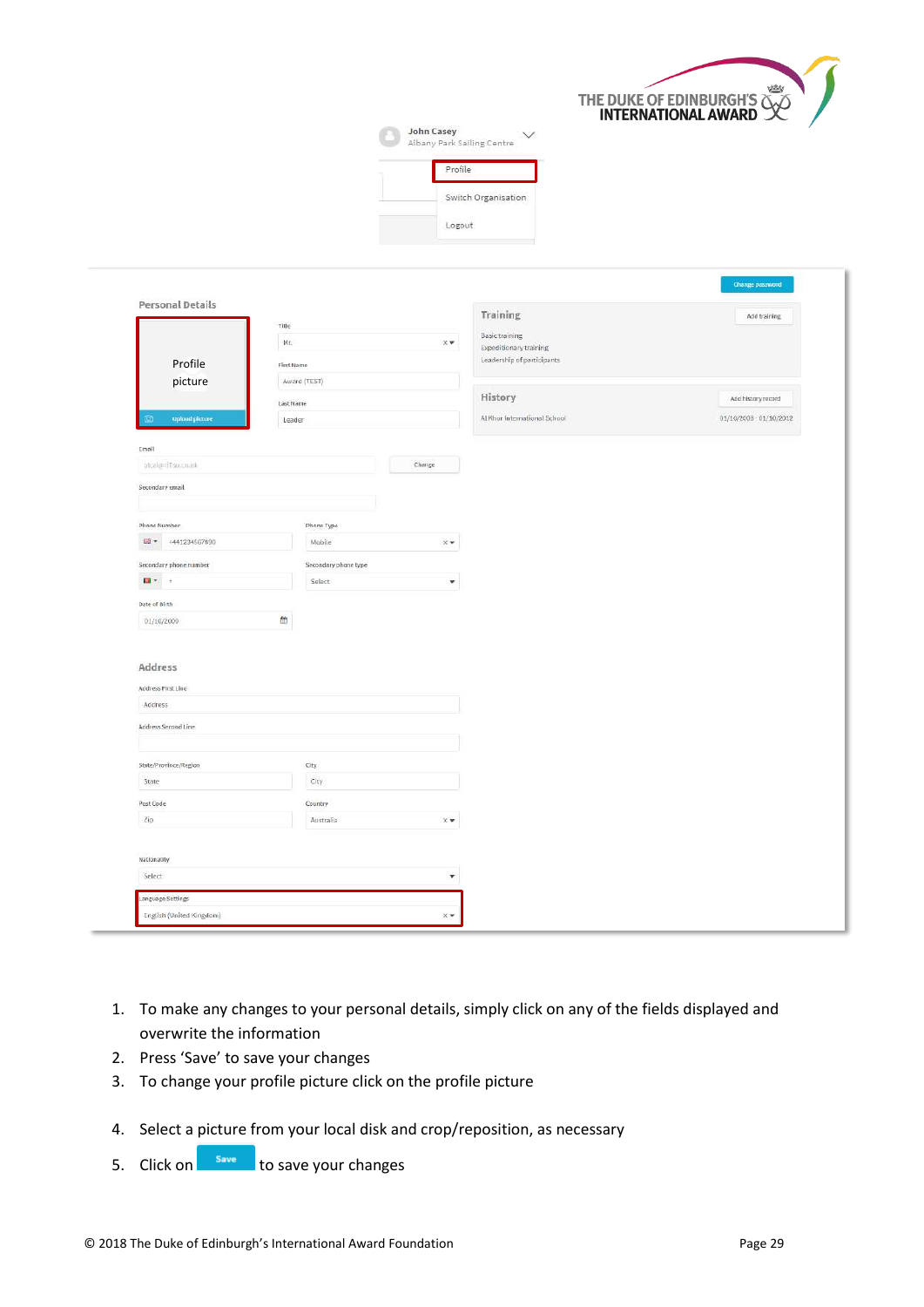

To reset your personal password:

- **Change password** 1. Select the option
- 2. In the pop-up displayed insert current and new password
- 3. Click on 'Change' to change your password

| Current password                                                                                                       |                     |
|------------------------------------------------------------------------------------------------------------------------|---------------------|
| Required field                                                                                                         |                     |
| New password                                                                                                           | Repeat new password |
| At least 8 characters long<br>Include at least one number character<br>Include both lower and upper case<br>characters | Required field      |
| $C0$ se                                                                                                                | Change              |

To update your language settings:

- 1. Navigate to your profile page
- 2. Select your language from the drop down 'Language Settings'
- 3. Click on  $\begin{array}{|c|c|} \hline \multicolumn{1}{l}{\text{save}} & \text{to save your settings} \hline \end{array}$

To update your Trainings:

- 1. Click on 'Add Training'
- 2. Insert Training name and date
- 3. Press save to save your changes

To add any history record:

- 1. Click on 'Add history record'
- 2. Select the Country and the Award Unit you were part of
- 3. Insert the start and end date of your collaboration with that Unit.
- 4. Click 'Add' to save your history

| Country           |         | Award Unit           |     |
|-------------------|---------|----------------------|-----|
| Cyprus            |         | One Step Further Ltd |     |
| <b>Start Date</b> |         | End Date             |     |
| 01/10/2012        | m<br>-- | 01/10/2014           | 侖   |
| Close             |         |                      | Add |

### <span id="page-30-0"></span>Online Record Book User Guides

Online Record Book user guides can be referred to at any time so that you get the most out of the new system.

You can download the user guides and FAQ documents by clicking on  $\Box$  User Guides from the side menu.

The list of user guides available will be displayed. You can then click on the different user guide titles for download.